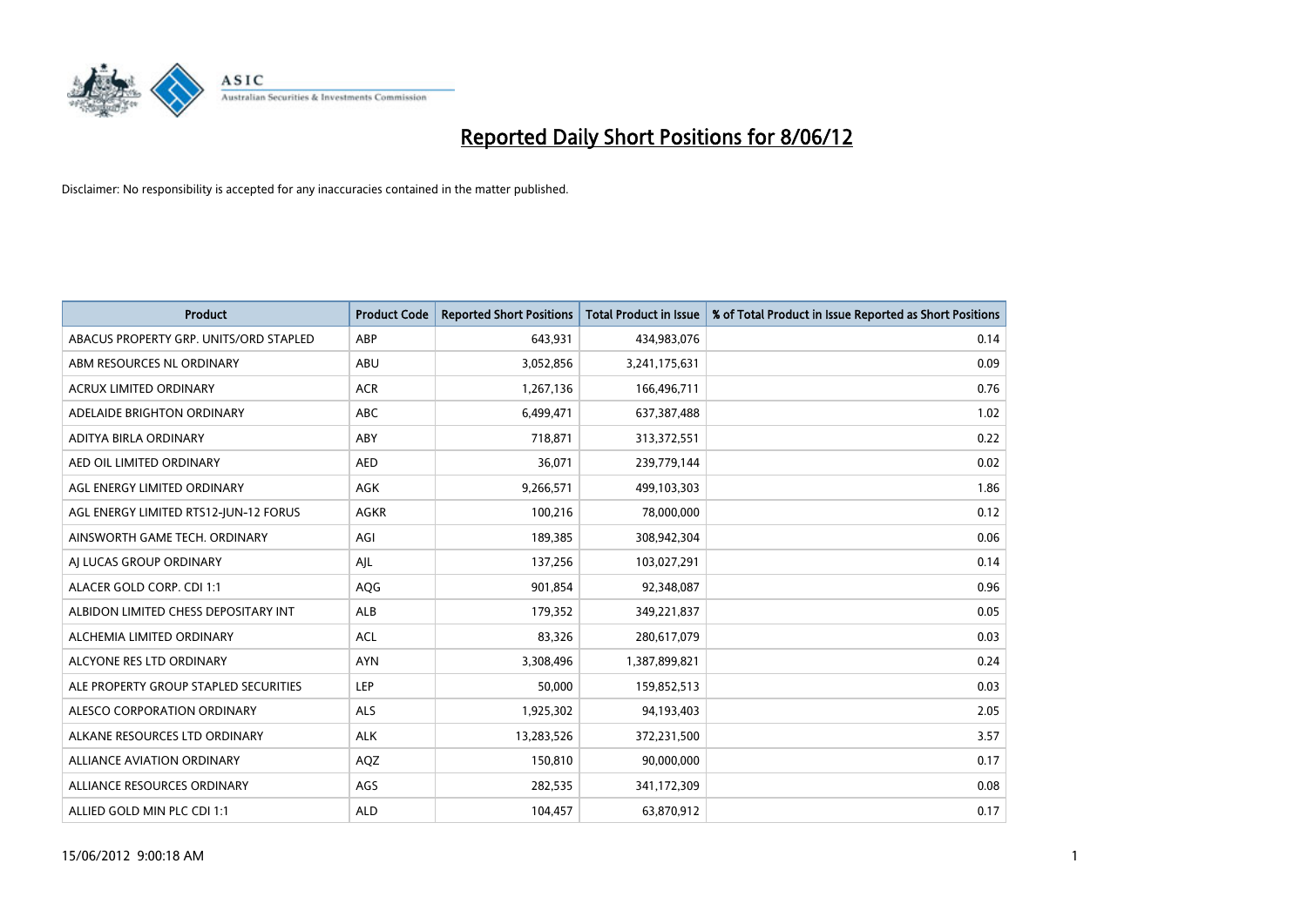

| <b>Product</b>                          | <b>Product Code</b> | <b>Reported Short Positions</b> | <b>Total Product in Issue</b> | % of Total Product in Issue Reported as Short Positions |
|-----------------------------------------|---------------------|---------------------------------|-------------------------------|---------------------------------------------------------|
| ALLIED HEALTH LTD ORDINARY              | AHZ                 | 109,920                         | 799,546,843                   | 0.01                                                    |
| ALTONA MINING LTD ORDINARY              | <b>AOH</b>          | 526,670                         | 522,091,038                   | 0.10                                                    |
| ALUMINA LIMITED ORDINARY                | <b>AWC</b>          | 105,357,967                     | 2,440,196,187                 | 4.32                                                    |
| AMALGAMATED HOLDINGS ORDINARY           | <b>AHD</b>          | 8,424                           | 157,613,022                   | 0.00                                                    |
| AMCOM TELECOMM, ORDINARY                | AMM                 | 5,645                           | 241,491,904                   | 0.00                                                    |
| AMCOR LIMITED ORDINARY                  | AMC                 | 3,377,925                       | 1,206,684,923                 | 0.26                                                    |
| AMP LIMITED ORDINARY                    | AMP                 | 4,576,536                       | 2,894,931,180                 | 0.15                                                    |
| AMPELLA MINING ORDINARY                 | AMX                 | 3,555,305                       | 240,600,493                   | 1.48                                                    |
| ANSELL LIMITED ORDINARY                 | <b>ANN</b>          | 2,978,970                       | 130,656,668                   | 2.27                                                    |
| ANTARES ENERGY LTD ORDINARY             | AZZ                 | 403,837                         | 260,000,000                   | 0.15                                                    |
| ANZ BANKING GRP LTD ORDINARY            | ANZ                 | 14,255,496                      | 2,679,682,754                 | 0.51                                                    |
| APA GROUP STAPLED SECURITIES            | APA                 | 7,267,227                       | 644,485,583                   | 1.13                                                    |
| APN NEWS & MEDIA ORDINARY               | <b>APN</b>          | 21,576,687                      | 649,010,756                   | 3.33                                                    |
| AQUARIUS PLATINUM. ORDINARY             | <b>AOP</b>          | 12,523,752                      | 470,312,578                   | 2.64                                                    |
| AQUILA RESOURCES ORDINARY               | <b>AQA</b>          | 5,834,336                       | 411,804,442                   | 1.41                                                    |
| ARAFURA RESOURCE LTD ORDINARY           | ARU                 | 7,611,546                       | 396,004,144                   | 1.91                                                    |
| ARB CORPORATION ORDINARY                | ARP                 | 51,981                          | 72,481,302                    | 0.08                                                    |
| ARDENT LEISURE GROUP STAPLED SECURITIES | AAD                 | 274,856                         | 334,209,401                   | 0.08                                                    |
| ARISTOCRAT LEISURE ORDINARY             | ALL                 | 18,094,698                      | 550,502,889                   | 3.30                                                    |
| ASCIANO LIMITED ORDINARY                | <b>AIO</b>          | 2,874,743                       | 975,385,664                   | 0.29                                                    |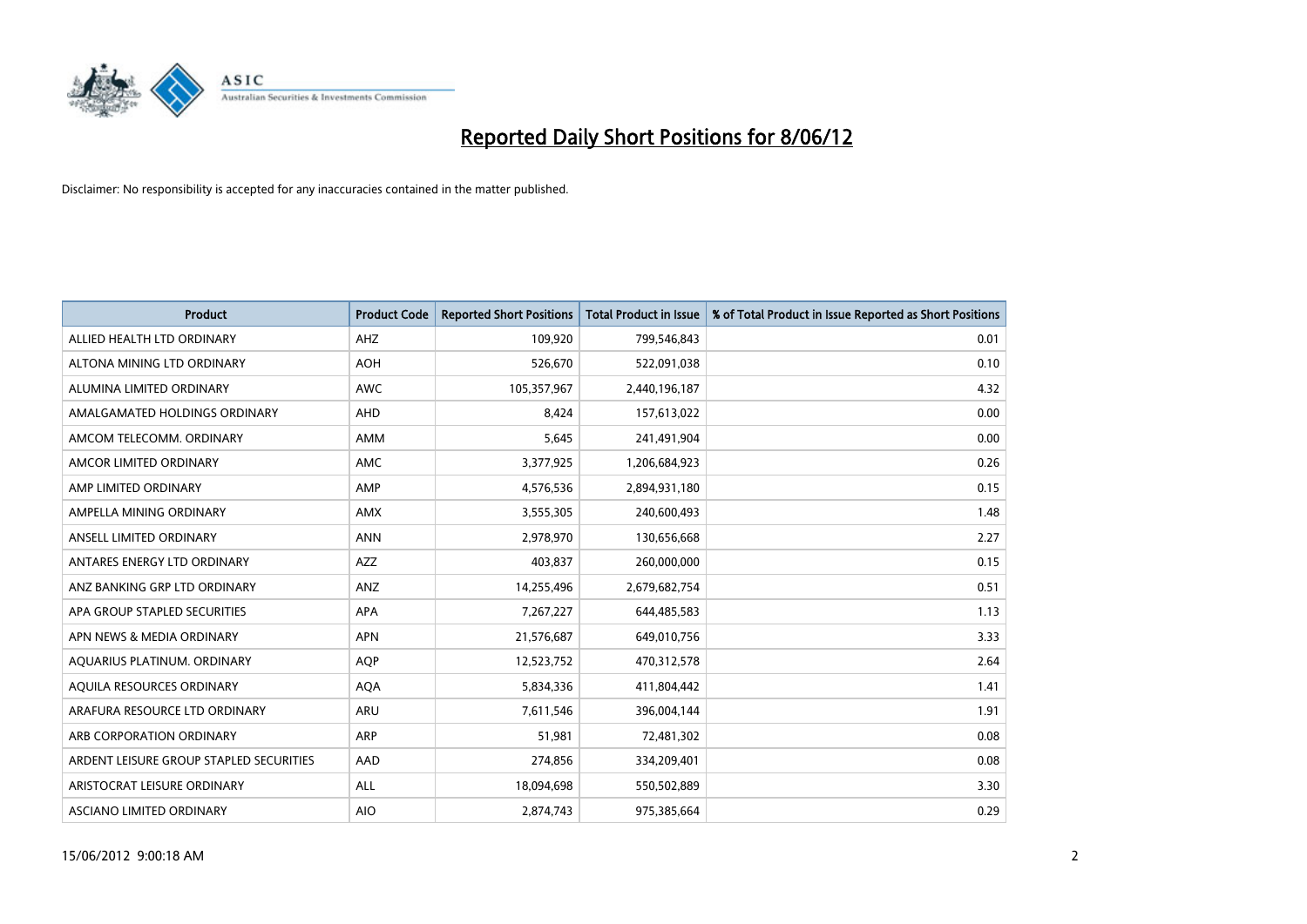

| <b>Product</b>                          | <b>Product Code</b> | <b>Reported Short Positions</b> | <b>Total Product in Issue</b> | % of Total Product in Issue Reported as Short Positions |
|-----------------------------------------|---------------------|---------------------------------|-------------------------------|---------------------------------------------------------|
| ASG GROUP LIMITED ORDINARY              | <b>ASZ</b>          | 230,450                         | 172,142,079                   | 0.13                                                    |
| ASPEN GROUP ORD/UNITS STAPLED           | APZ                 | 144,294                         | 600,507,326                   | 0.02                                                    |
| ASPIRE MINING LTD ORDINARY              | <b>AKM</b>          | 270,129                         | 620,594,556                   | 0.04                                                    |
| ASTRO JAP PROP GROUP STAPLED SECURITIES | AJA                 | 39,136                          | 58,445,002                    | 0.06                                                    |
| ASX LIMITED ORDINARY                    | ASX                 | 3,758,958                       | 175,136,729                   | 2.15                                                    |
| ATLAS IRON LIMITED ORDINARY             | <b>AGO</b>          | 9,593,130                       | 904,580,993                   | 1.07                                                    |
| AUCKLAND INTERNATION ORDINARY           | AIA                 | 50,000                          | 1,322,564,489                 | 0.00                                                    |
| AURORA OIL & GAS ORDINARY               | AUT                 | 5,175,050                       | 445,458,159                   | 1.17                                                    |
| AUSDRILL LIMITED ORDINARY               | <b>ASL</b>          | 1,356,855                       | 304,397,289                   | 0.45                                                    |
| AUSENCO LIMITED ORDINARY                | AAX                 | 364,619                         | 123,872,665                   | 0.29                                                    |
| AUSTAL LIMITED ORDINARY                 | ASB                 | 309,559                         | 188,193,007                   | 0.16                                                    |
| <b>AUSTBROKERS HOLDINGS ORDINARY</b>    | <b>AUB</b>          | 100                             | 55,999,095                    | 0.00                                                    |
| AUSTIN ENGINEERING ORDINARY             | ANG                 | 20,206                          | 72,314,403                    | 0.02                                                    |
| AUSTRALAND PROPERTY STAPLED SECURITY    | <b>ALZ</b>          | 128,531                         | 576,846,597                   | 0.02                                                    |
| AUSTRALIAN AGRICULT, ORDINARY           | <b>AAC</b>          | 353,002                         | 312,905,085                   | 0.10                                                    |
| AUSTRALIAN INFRASTR. UNITS/ORDINARY     | <b>AIX</b>          | 11,518,175                      | 620,733,944                   | 1.86                                                    |
| AUSTRALIAN PHARM. ORDINARY              | API                 | 260,257                         | 488,115,883                   | 0.06                                                    |
| AUTOMOTIVE HOLDINGS ORDINARY            | <b>AHE</b>          | 11,944                          | 260,579,682                   | 0.00                                                    |
| AVIENNINGS LIMITED ORDINARY             | <b>AVI</b>          | 575,001                         | 274,588,694                   | 0.21                                                    |
| AWE LIMITED ORDINARY                    | AWE                 | 3,258,013                       | 521,871,941                   | 0.62                                                    |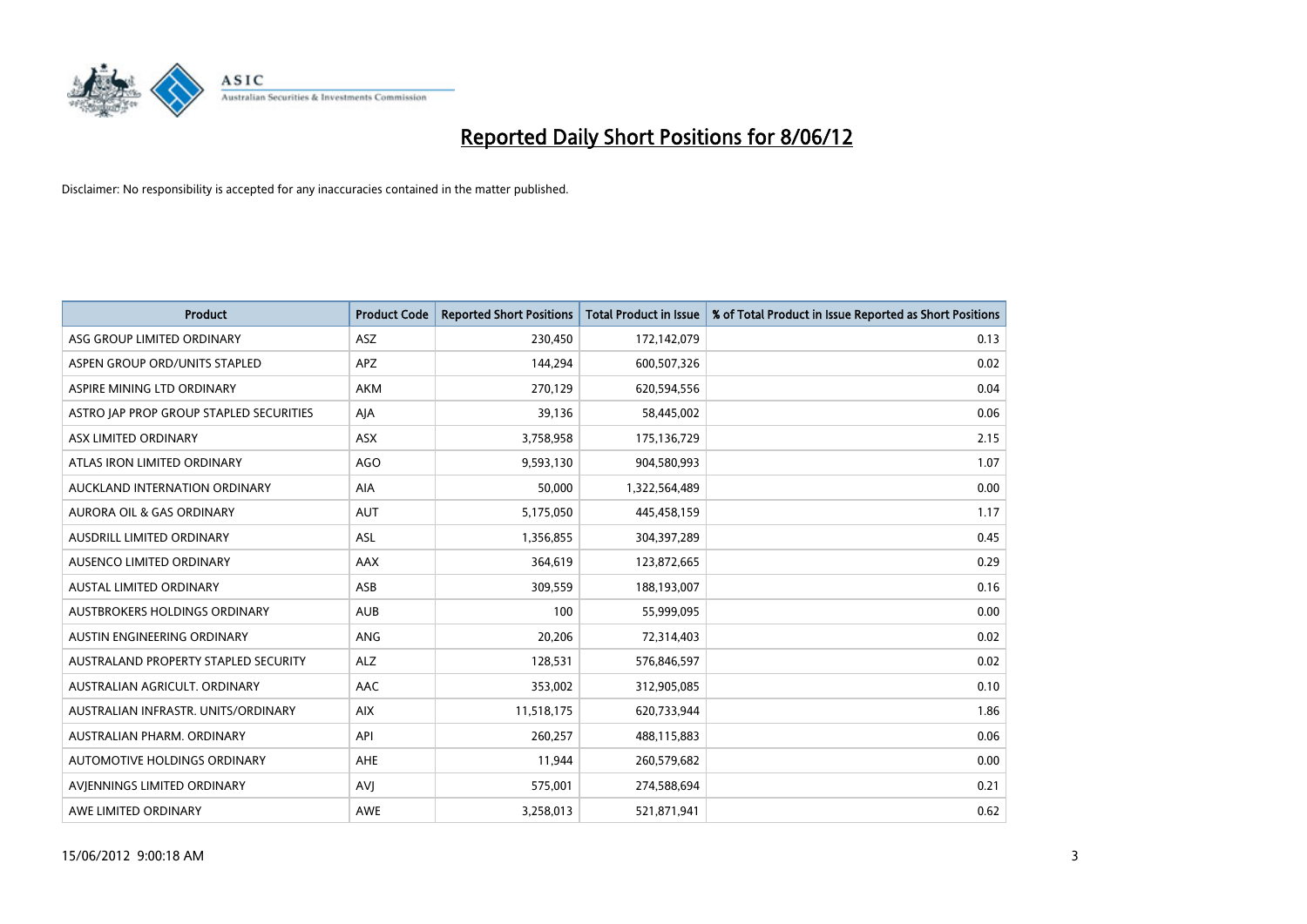

| <b>Product</b>                       | <b>Product Code</b> | <b>Reported Short Positions</b> | <b>Total Product in Issue</b> | % of Total Product in Issue Reported as Short Positions |
|--------------------------------------|---------------------|---------------------------------|-------------------------------|---------------------------------------------------------|
| AZIMUTH RES LTD ORDINARY             | <b>AZH</b>          | 1,264,278                       | 401,368,304                   | 0.31                                                    |
| AZUMAH RESOURCES ORDINARY            | <b>AZM</b>          | 743,919                         | 333,614,096                   | 0.22                                                    |
| <b>BANDANNA ENERGY ORDINARY</b>      | <b>BND</b>          | 3,415,569                       | 528,481,199                   | 0.63                                                    |
| BANK OF QUEENSLAND. ORDINARY         | <b>BOQ</b>          | 9,551,005                       | 308,797,224                   | 3.09                                                    |
| <b>BASE RES LIMITED ORDINARY</b>     | <b>BSE</b>          | 754,626                         | 460,440,029                   | 0.17                                                    |
| <b>BATHURST RESOURCES ORDINARY</b>   | <b>BTU</b>          | 35,529,775                      | 695,747,997                   | 5.10                                                    |
| <b>BC IRON LIMITED ORDINARY</b>      | <b>BCI</b>          | 302,584                         | 103,861,000                   | 0.29                                                    |
| BEACH ENERGY LIMITED ORDINARY        | <b>BPT</b>          | 27,733,176                      | 1,255,464,157                 | 2.20                                                    |
| BEADELL RESOURCE LTD ORDINARY        | <b>BDR</b>          | 8,739,200                       | 716,004,752                   | 1.21                                                    |
| BENDIGO AND ADELAIDE ORDINARY        | <b>BEN</b>          | 5,747,222                       | 396,604,957                   | 1.44                                                    |
| BENITEC BIOPHARMA ORDINARY           | <b>BLT</b>          | 75,000                          | 970,628,529                   | 0.01                                                    |
| BERKELEY RESOURCES ORDINARY          | <b>BKY</b>          | 359,026                         | 179,298,273                   | 0.21                                                    |
| <b>BHP BILLITON LIMITED ORDINARY</b> | <b>BHP</b>          | 9,514,336                       | 3,211,691,105                 | 0.29                                                    |
| <b>BILLABONG ORDINARY</b>            | <b>BBG</b>          | 24,804,084                      | 257,888,239                   | 9.62                                                    |
| <b>BIOTA HOLDINGS ORDINARY</b>       | <b>BTA</b>          | 1,701,174                       | 182,350,316                   | 0.92                                                    |
| <b>BLACKTHORN RESOURCES ORDINARY</b> | <b>BTR</b>          | 47,999                          | 127,818,000                   | 0.04                                                    |
| BLUESCOPE STEEL LTD ORDINARY         | <b>BSL</b>          | 52,912,222                      | 3,349,185,247                 | 1.57                                                    |
| <b>BOART LONGYEAR ORDINARY</b>       | <b>BLY</b>          | 6,559,397                       | 461,163,412                   | 1.41                                                    |
| <b>BOOM LOGISTICS ORDINARY</b>       | <b>BOL</b>          | 626                             | 468,663,585                   | 0.00                                                    |
| BORAL LIMITED. ORDINARY              | <b>BLD</b>          | 37,762,529                      | 758,572,140                   | 4.96                                                    |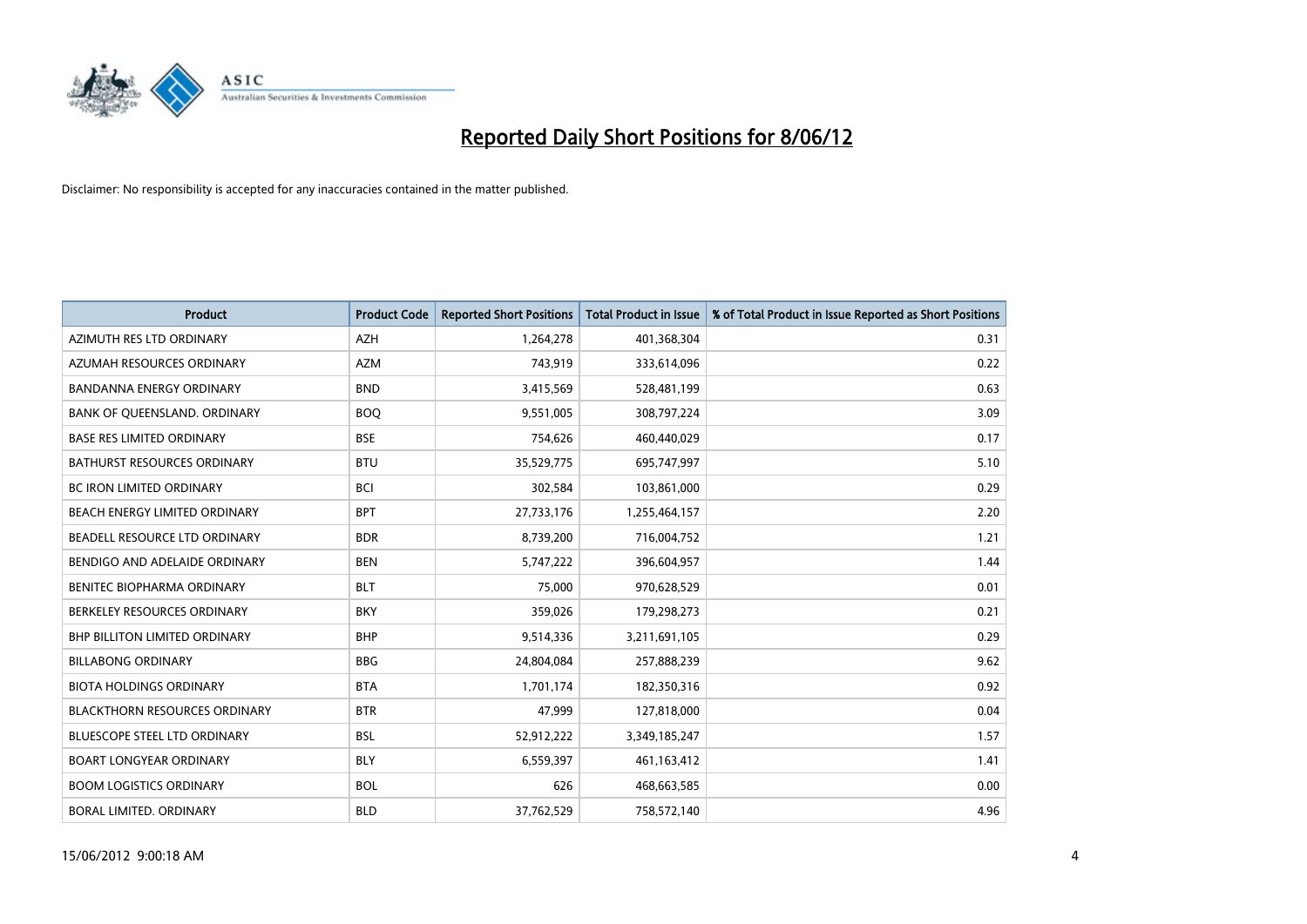

| <b>Product</b>                          | <b>Product Code</b> | <b>Reported Short Positions</b> | <b>Total Product in Issue</b> | % of Total Product in Issue Reported as Short Positions |
|-----------------------------------------|---------------------|---------------------------------|-------------------------------|---------------------------------------------------------|
| <b>BRADKEN LIMITED ORDINARY</b>         | <b>BKN</b>          | 3,392,013                       | 168,629,376                   | 2.01                                                    |
| <b>BRAMBLES LIMITED ORDINARY</b>        | <b>BXB</b>          | 19,018,535                      | 1,480,975,746                 | 1.25                                                    |
| BRAMBLES LIMITED RTS 22-JUN-12 FORUS    | <b>BXBR</b>         | 3,538                           | 74,048,788                    | 0.00                                                    |
| BREVILLE GROUP LTD ORDINARY             | <b>BRG</b>          | 49,927                          | 130,095,322                   | 0.04                                                    |
| <b>BRICKWORKS LIMITED ORDINARY</b>      | <b>BKW</b>          | 28,015                          | 147,567,333                   | 0.02                                                    |
| <b>BROCKMAN RESOURCES ORDINARY</b>      | <b>BRM</b>          | 42,809                          | 145,053,151                   | 0.03                                                    |
| BT INVESTMENT MNGMNT ORDINARY           | <b>BTT</b>          | 1,654                           | 267,906,977                   | 0.00                                                    |
| <b>BURU ENERGY ORDINARY</b>             | <b>BRU</b>          | 10,560,190                      | 234,340,477                   | 4.51                                                    |
| <b>BWP TRUST ORDINARY UNITS</b>         | <b>BWP</b>          | 589,187                         | 525,255,093                   | 0.11                                                    |
| <b>CABCHARGE AUSTRALIA ORDINARY</b>     | CAB                 | 334,947                         | 120,437,014                   | 0.28                                                    |
| CALTEX AUSTRALIA ORDINARY               | <b>CTX</b>          | 6,782,043                       | 270,000,000                   | 2.49                                                    |
| <b>CAMPBELL BROTHERS ORDINARY</b>       | <b>CPB</b>          | 1,219,055                       | 67,503,411                    | 1.79                                                    |
| CAPE LAMBERT RES LTD ORDINARY           | <b>CFE</b>          | 689,456                         | 689,108,792                   | 0.09                                                    |
| CARABELLA RES LTD ORDINARY              | <b>CLR</b>          | 202,917                         | 133,642,797                   | 0.16                                                    |
| <b>CARBON ENERGY ORDINARY</b>           | <b>CNX</b>          | 77,039                          | 773,949,722                   | 0.01                                                    |
| CARDNO LIMITED ORDINARY                 | CDD                 | 268,098                         | 138,103,523                   | 0.20                                                    |
| CARNARVON PETROLEUM ORDINARY            | <b>CVN</b>          | 99,527                          | 694,644,634                   | 0.02                                                    |
| CARSALES.COM LTD ORDINARY               | <b>CRZ</b>          | 27,988,748                      | 233,689,223                   | 11.97                                                   |
| <b>CASH CONVERTERS ORDINARY</b>         | CCV                 | 41,599                          | 379,761,025                   | 0.01                                                    |
| CENTRO RETAIL AUST ORD/UNIT STAPLED SEC | <b>CRF</b>          | 23,399,112                      | 1,340,723,189                 | 1.73                                                    |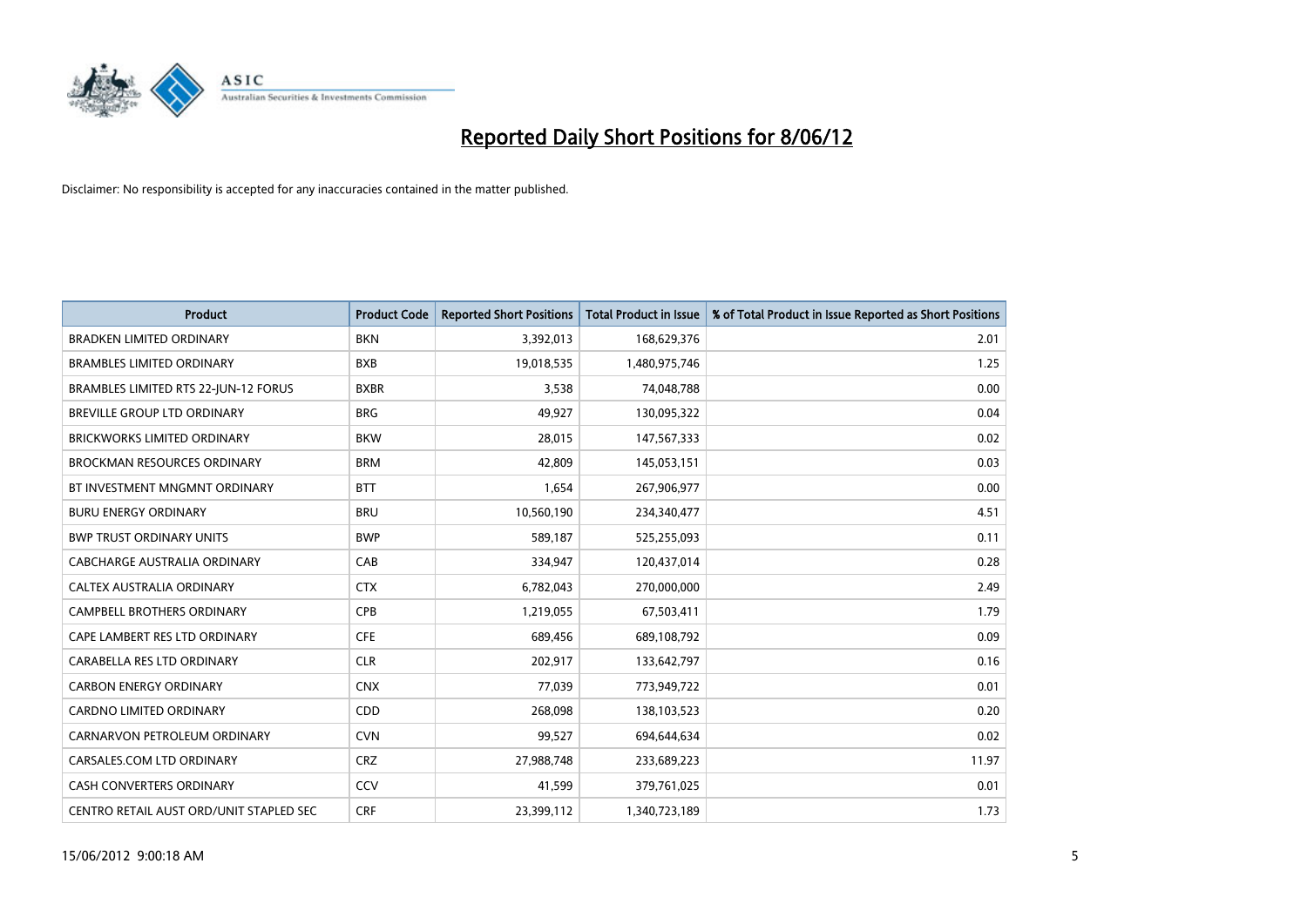

| <b>Product</b>                            | <b>Product Code</b> | <b>Reported Short Positions</b> | <b>Total Product in Issue</b> | % of Total Product in Issue Reported as Short Positions |
|-------------------------------------------|---------------------|---------------------------------|-------------------------------|---------------------------------------------------------|
| <b>CERAMIC FUEL CELLS ORDINARY</b>        | <b>CFU</b>          | 151,109                         | 1,366,298,863                 | 0.01                                                    |
| CFS RETAIL TRUST GRP STAPLED SEC. DEF SET | <b>CFXDA</b>        | 40,296,454                      | 2,835,288,808                 | 1.41                                                    |
| CGA MINING LIMITED ORDINARY               | CGX                 | 161,297                         | 337,725,726                   | 0.05                                                    |
| CHALLENGER DIV.PRO. STAPLED UNITS         | <b>CDI</b>          | 126,411                         | 860,977,302                   | 0.01                                                    |
| <b>CHALLENGER INFRAST, STAPLED UNITS</b>  | <b>CIF</b>          | 438,423                         | 316,223,785                   | 0.14                                                    |
| <b>CHALLENGER LIMITED ORDINARY</b>        | <b>CGF</b>          | 10,418,231                      | 546,347,707                   | 1.89                                                    |
| CHARTER HALL GROUP STAPLED US PROHIBIT.   | <b>CHC</b>          | 160,642                         | 296,846,225                   | 0.04                                                    |
| <b>CHARTER HALL RETAIL UNITS</b>          | <b>CQR</b>          | 943,827                         | 299,628,571                   | 0.32                                                    |
| <b>CHORUS LIMITED ORDINARY</b>            | <b>CNU</b>          | 1,075,129                       | 385,082,123                   | 0.28                                                    |
| CITIGOLD CORP LTD ORDINARY                | <b>CTO</b>          | 1,355,317                       | 1,105,078,301                 | 0.12                                                    |
| <b>CLOUGH LIMITED ORDINARY</b>            | <b>CLO</b>          | 147,463                         | 773,490,454                   | 0.01                                                    |
| CNPR GRP UNITS/ORD STAPLED                | <b>CNP</b>          | 2,537                           | 972,414,514                   | 0.00                                                    |
| COAL OF AFRICA LTD ORDINARY               | <b>CZA</b>          | 296,354                         | 662,484,573                   | 0.04                                                    |
| <b>COALSPUR MINES LTD ORDINARY</b>        | <b>CPL</b>          | 12,695,059                      | 620,729,899                   | 2.03                                                    |
| <b>COBAR CONSOLIDATED ORDINARY</b>        | CCU                 | 230,098                         | 210,101,187                   | 0.10                                                    |
| COCA-COLA AMATIL ORDINARY                 | <b>CCL</b>          | 12,395,668                      | 761,319,007                   | 1.63                                                    |
| COCHLEAR LIMITED ORDINARY                 | <b>COH</b>          | 6,480,035                       | 56,929,432                    | 11.33                                                   |
| <b>COCKATOO COAL ORDINARY</b>             | <b>COK</b>          | 16,874,782                      | 1,016,746,908                 | 1.65                                                    |
| <b>COFFEY INTERNATIONAL ORDINARY</b>      | <b>COF</b>          | 209,061                         | 255,833,165                   | 0.08                                                    |
| <b>COKAL LTD ORDINARY</b>                 | <b>CKA</b>          | 104,985                         | 411,046,892                   | 0.02                                                    |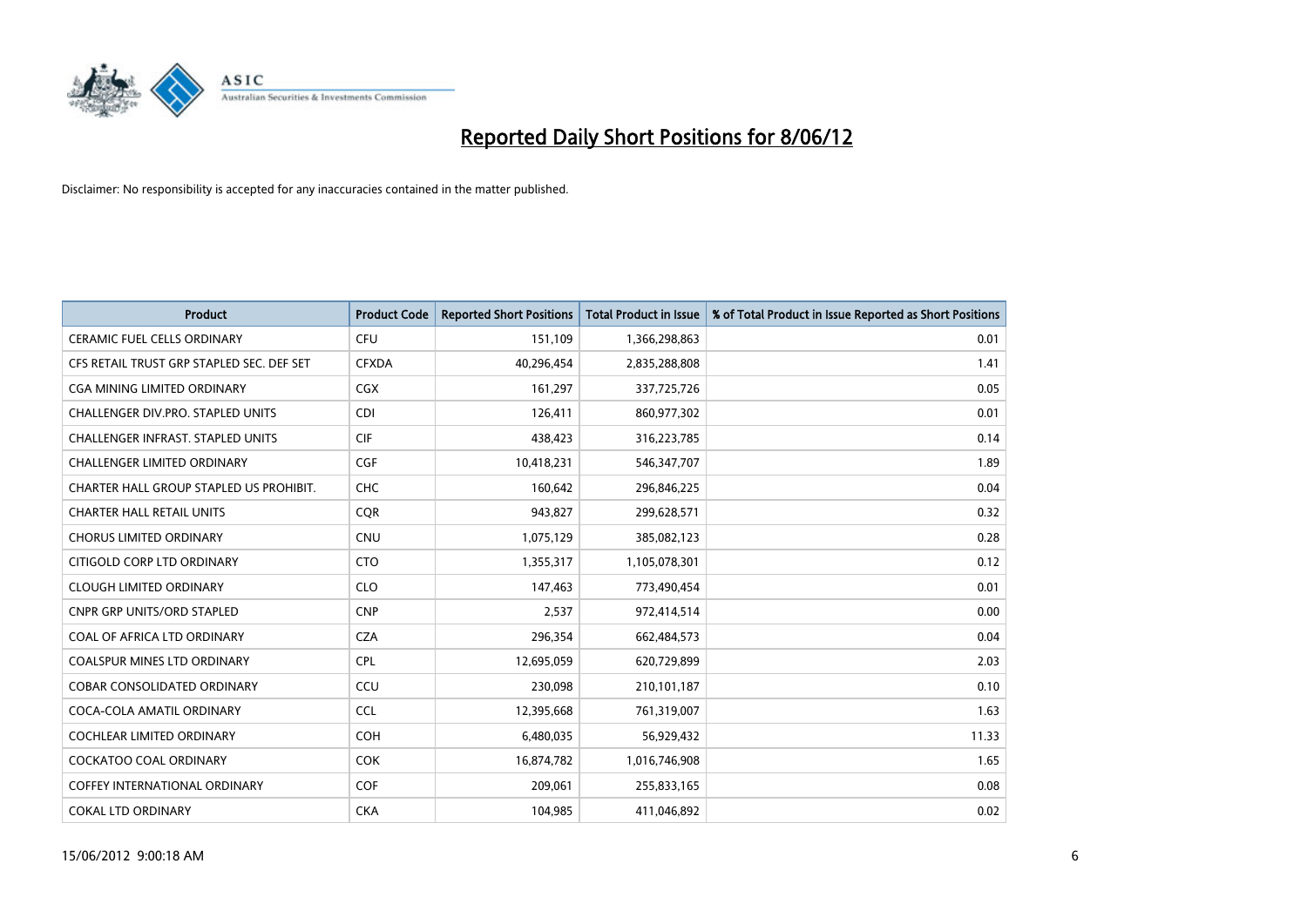

| <b>Product</b>                          | <b>Product Code</b> | <b>Reported Short Positions</b> | <b>Total Product in Issue</b> | % of Total Product in Issue Reported as Short Positions |
|-----------------------------------------|---------------------|---------------------------------|-------------------------------|---------------------------------------------------------|
| <b>COLLINS FOODS LTD ORDINARY</b>       | <b>CKF</b>          | 36,978                          | 93,000,003                    | 0.04                                                    |
| COMMONWEALTH BANK, ORDINARY             | <b>CBA</b>          | 31,262,431                      | 1,592,154,780                 | 1.92                                                    |
| <b>COMMONWEALTH PROP ORDINARY UNITS</b> | <b>CPA</b>          | 22,315,346                      | 2,347,003,413                 | 0.96                                                    |
| <b>COMPASS RESOURCES ORDINARY</b>       | <b>CMR</b>          | 7,472                           | 1,403,744,100                 | 0.00                                                    |
| <b>COMPUTERSHARE LTD ORDINARY</b>       | <b>CPU</b>          | 5,473,223                       | 555,664,059                   | 0.98                                                    |
| CONSOLIDATED MEDIA, ORDINARY            | <b>CMI</b>          | 1,401,291                       | 561,834,996                   | 0.25                                                    |
| CONTINENTAL COAL LTD ORDINARY           | CCC                 | 457,841                         | 430,742,398                   | 0.10                                                    |
| COOPER ENERGY LTD ORDINARY              | <b>COE</b>          | 519,457                         | 292,791,528                   | 0.18                                                    |
| <b>CREDIT CORP GROUP ORDINARY</b>       | CCP                 | 43,342                          | 45,571,114                    | 0.09                                                    |
| <b>CROMWELL PROP STAPLED SECURITIES</b> | <b>CMW</b>          | 4,029                           | 1,169,688,943                 | 0.00                                                    |
| <b>CROWN LIMITED ORDINARY</b>           | <b>CWN</b>          | 4,575,925                       | 728,394,185                   | 0.62                                                    |
| <b>CSG LIMITED ORDINARY</b>             | CSV                 | 689,134                         | 282,567,499                   | 0.23                                                    |
| <b>CSL LIMITED ORDINARY</b>             | <b>CSL</b>          | 5,485,958                       | 510,373,491                   | 1.05                                                    |
| <b>CSR LIMITED ORDINARY</b>             | <b>CSR</b>          | 37,732,880                      | 506,000,315                   | 7.46                                                    |
| <b>CUDECO LIMITED ORDINARY</b>          | CDU                 | 5,099,533                       | 190,159,476                   | 2.68                                                    |
| <b>CUE ENERGY RESOURCE ORDINARY</b>     | <b>CUE</b>          | 3,146,057                       | 698,119,720                   | 0.45                                                    |
| DART ENERGY LTD ORDINARY                | <b>DTE</b>          | 24,828,226                      | 768,645,654                   | 3.20                                                    |
| DATA#3 LIMITED ORDINARY                 | <b>DTL</b>          | 1,714                           | 153,974,950                   | 0.00                                                    |
| DAVID JONES LIMITED ORDINARY            | <b>DJS</b>          | 57,407,115                      | 528,655,600                   | 10.82                                                   |
| DECMIL GROUP LIMITED ORDINARY           | <b>DCG</b>          | 358,499                         | 166,492,757                   | 0.22                                                    |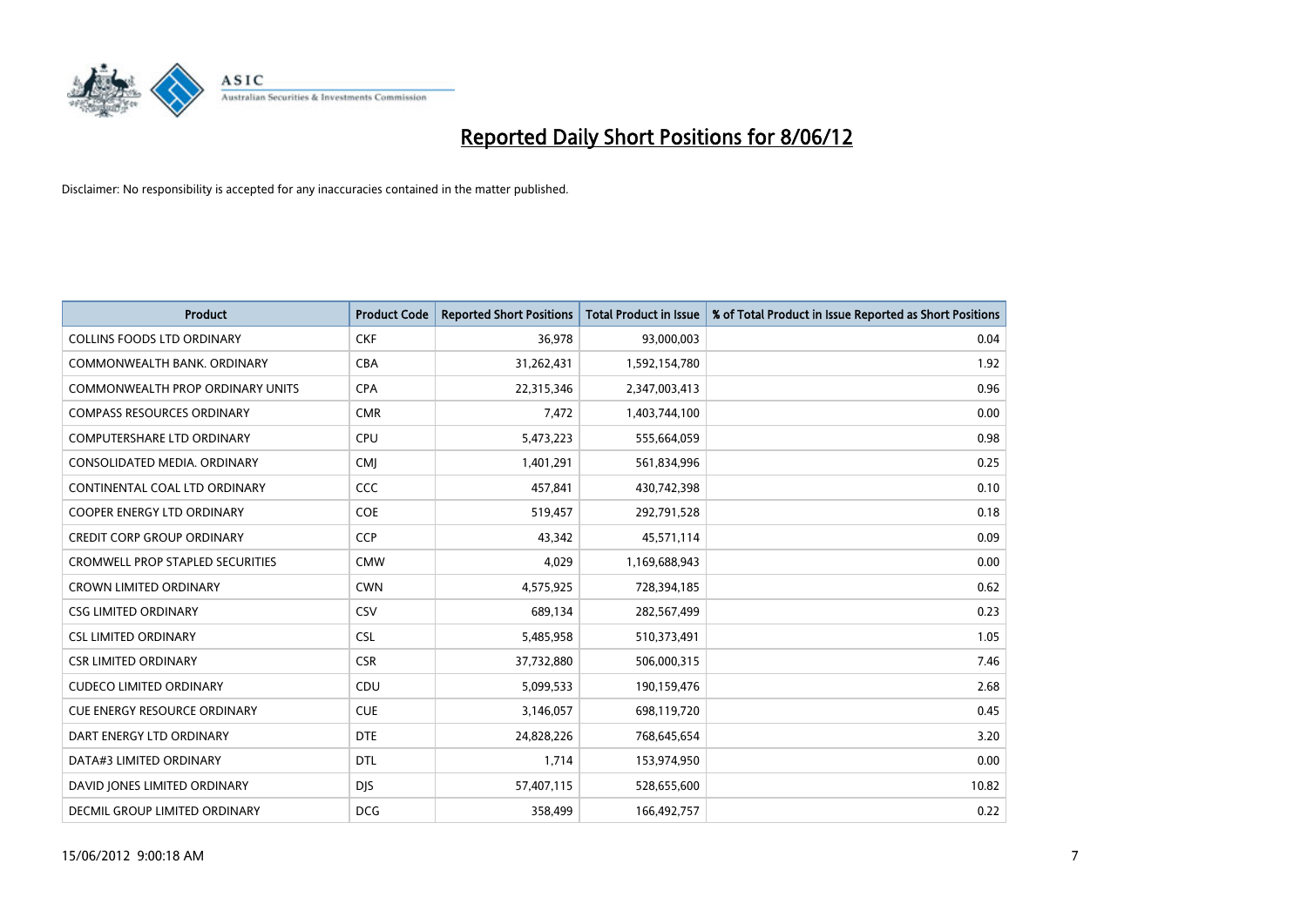

| <b>Product</b>                       | <b>Product Code</b> | <b>Reported Short Positions</b> | <b>Total Product in Issue</b> | % of Total Product in Issue Reported as Short Positions |
|--------------------------------------|---------------------|---------------------------------|-------------------------------|---------------------------------------------------------|
| DEXUS PROPERTY GROUP STAPLED UNITS   | <b>DXS</b>          | 15,247,096                      | 4,839,024,176                 | 0.30                                                    |
| DISCOVERY METALS LTD ORDINARY        | <b>DML</b>          | 12,986,441                      | 442,128,231                   | 2.93                                                    |
| DOMINO PIZZA ENTERPR ORDINARY        | <b>DMP</b>          | 410,753                         | 69,899,674                    | 0.59                                                    |
| DORAY MINERALS LTD ORDINARY          | <b>DRM</b>          | 30,519                          | 81,162,275                    | 0.04                                                    |
| DOWNER EDI LIMITED ORDINARY          | <b>DOW</b>          | 6,522,974                       | 429,100,296                   | 1.50                                                    |
| DRILLSEARCH ENERGY ORDINARY          | <b>DLS</b>          | 4,154,582                       | 337,449,196                   | 1.23                                                    |
| DUET GROUP STAPLED US PROHIBIT.      | <b>DUE</b>          | 3,457,316                       | 1,109,831,386                 | 0.31                                                    |
| DULUXGROUP LIMITED ORDINARY          | <b>DLX</b>          | 10,665,928                      | 367,456,259                   | 2.93                                                    |
| <b>DWS LTD ORDINARY</b>              | <b>DWS</b>          | 2,941                           | 132,362,763                   | 0.00                                                    |
| ECHO ENTERTAINMENT ORDINARY          | <b>EGP</b>          | 43,470,577                      | 688,019,737                   | 6.32                                                    |
| ELDERS LIMITED ORDINARY              | <b>ELD</b>          | 16,746,758                      | 448,598,480                   | 3.72                                                    |
| ELDORADO GOLD CORP CDI 1:1           | EAU                 | 32,981                          | 7,221,936                     | 0.47                                                    |
| ELEMENTAL MINERALS ORDINARY          | <b>ELM</b>          | 535,996                         | 243,614,280                   | 0.22                                                    |
| ELEMENTOS LIMITED ORDINARY           | <b>ELT</b>          | 16                              | 82,383,526                    | 0.00                                                    |
| <b>EMECO HOLDINGS ORDINARY</b>       | <b>EHL</b>          | 4,092,410                       | 631,237,586                   | 0.66                                                    |
| <b>ENDEAVOUR MIN CORP CDI 1:1</b>    | <b>EVR</b>          | 150,947                         | 117,438,458                   | 0.12                                                    |
| ENERGY RESOURCES ORDINARY 'A'        | ERA                 | 11,619,833                      | 517,725,062                   | 2.24                                                    |
| <b>ENERGY WORLD CORPOR. ORDINARY</b> | <b>EWC</b>          | 23,021,769                      | 1,734,166,672                 | 1.33                                                    |
| ENVESTRA LIMITED ORDINARY            | <b>ENV</b>          | 16,388,415                      | 1,572,392,111                 | 1.03                                                    |
| EQUATORIAL RES LTD ORDINARY          | EQX                 | 173,457                         | 117,235,353                   | 0.16                                                    |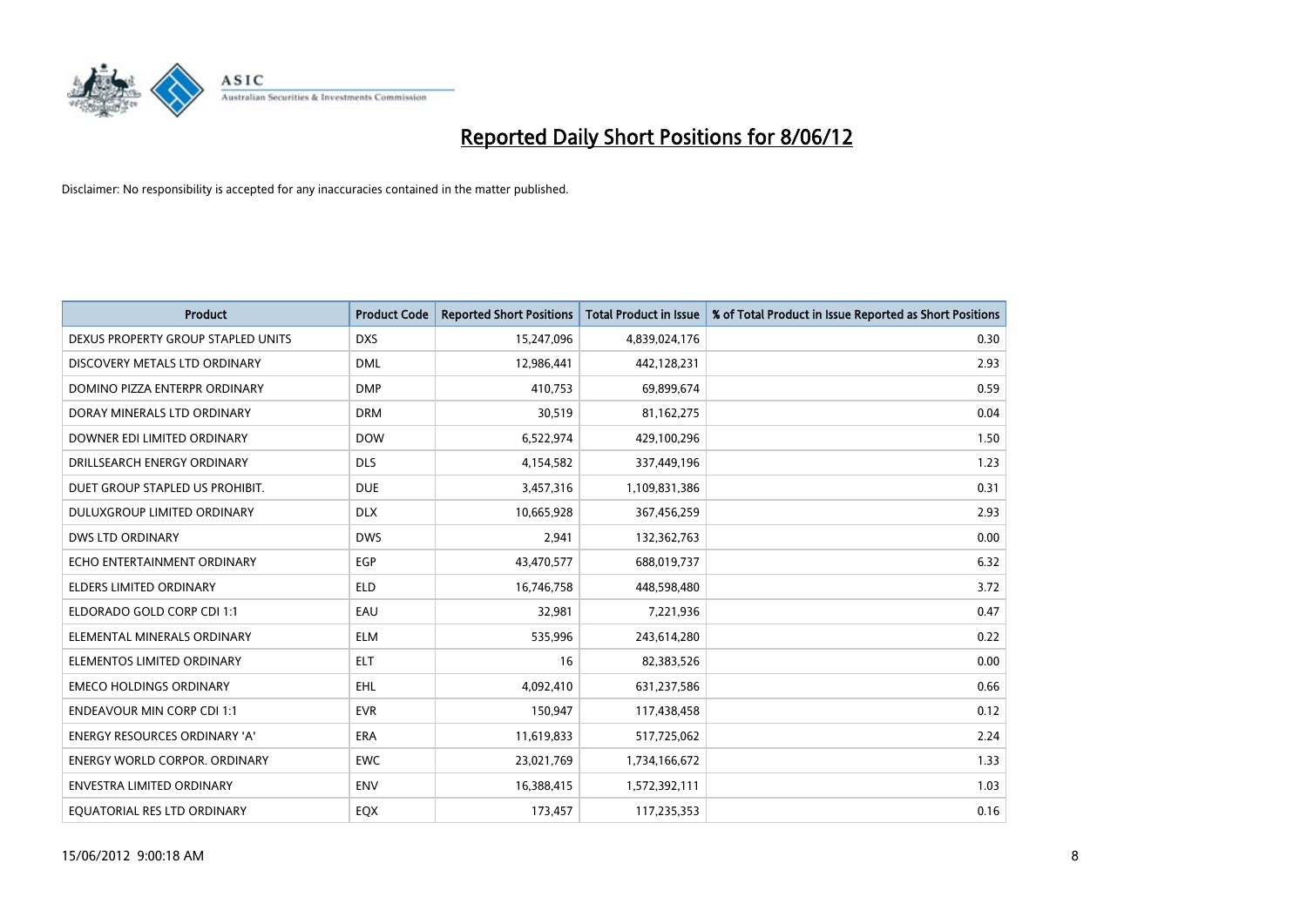

| <b>Product</b>                        | <b>Product Code</b> | <b>Reported Short Positions</b> | <b>Total Product in Issue</b> | % of Total Product in Issue Reported as Short Positions |
|---------------------------------------|---------------------|---------------------------------|-------------------------------|---------------------------------------------------------|
| EUREKA ENERGY LTD ORDINARY            | <b>EKA</b>          | 856,792                         | 237,764,050                   | 0.36                                                    |
| EVOLUTION MINING LTD ORDINARY         | <b>EVN</b>          | 2,205,577                       | 707,105,713                   | 0.30                                                    |
| <b>EXCO RESOURCES LTD ORDINARY</b>    | <b>EXS</b>          | 50,060                          | 356,044,187                   | 0.01                                                    |
| FAIRFAX MEDIA LTD ORDINARY            | FXJ                 | 268,711,898                     | 2,351,955,725                 | 11.43                                                   |
| <b>FAR LTD ORDINARY</b>               | <b>FAR</b>          | 22,182,285                      | 2,499,846,742                 | 0.89                                                    |
| FISHER & PAYKEL H. ORDINARY           | <b>FPH</b>          | 7,000                           | 530,053,399                   | 0.00                                                    |
| FKP PROPERTY GROUP STAPLED SECURITIES | <b>FKP</b>          | 36,280,351                      | 1,211,033,858                 | 2.98                                                    |
| FLEETWOOD CORP ORDINARY               | <b>FWD</b>          | 98,180                          | 59,217,793                    | 0.16                                                    |
| FLETCHER BUILDING ORDINARY            | <b>FBU</b>          | 9,732,793                       | 682,866,936                   | 1.41                                                    |
| FLEXIGROUP LIMITED ORDINARY           | <b>FXL</b>          | 32,624                          | 282,113,791                   | 0.00                                                    |
| FLIGHT CENTRE ORDINARY                | <b>FLT</b>          | 11,769,723                      | 100,039,833                   | 11.75                                                   |
| FLINDERS MINES LTD ORDINARY           | <b>FMS</b>          | 597,273                         | 1,821,300,404                 | 0.04                                                    |
| <b>FOCUS MINERALS LTD ORDINARY</b>    | <b>FML</b>          | 518,677                         | 4,320,773,701                 | 0.01                                                    |
| <b>FORGE GROUP LIMITED ORDINARY</b>   | FGE                 | 345,151                         | 86,169,014                    | 0.40                                                    |
| FORTESCUE METALS GRP ORDINARY         | <b>FMG</b>          | 157,518,675                     | 3,113,798,659                 | 5.03                                                    |
| <b>G.U.D. HOLDINGS ORDINARY</b>       | GUD                 | 1,147,377                       | 70,803,455                    | 1.62                                                    |
| <b>G8 EDUCATION LIMITED ORDINARY</b>  | <b>GEM</b>          | 100,001                         | 201,627,416                   | 0.05                                                    |
| <b>GALAXY RESOURCES ORDINARY</b>      | GXY                 | 7,677,139                       | 363,775,852                   | 2.11                                                    |
| <b>GEODYNAMICS LIMITED ORDINARY</b>   | GDY                 | 850                             | 406,452,608                   | 0.00                                                    |
| <b>GINDALBIE METALS LTD ORDINARY</b>  | GBG                 | 43,448,199                      | 1,247,487,454                 | 3.48                                                    |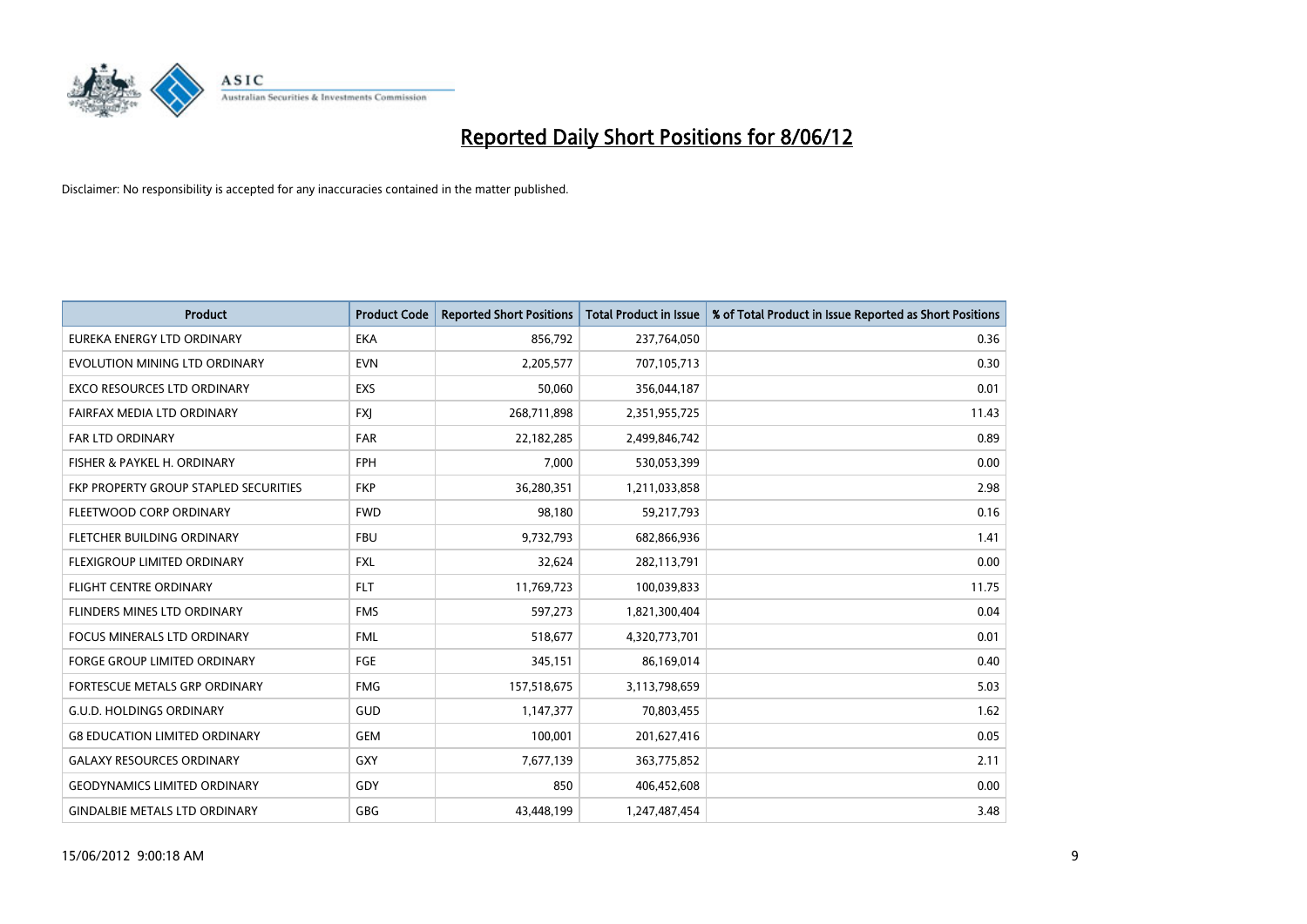

| <b>Product</b>                                   | <b>Product Code</b> | <b>Reported Short Positions</b> | <b>Total Product in Issue</b> | % of Total Product in Issue Reported as Short Positions |
|--------------------------------------------------|---------------------|---------------------------------|-------------------------------|---------------------------------------------------------|
| <b>GLOBAL CONSTRUCTION ORDINARY</b>              | GCS                 | 47,692                          | 116,464,741                   | 0.04                                                    |
| <b>GLOUCESTER COAL ORDINARY</b>                  | GCL                 | 1,365,077                       | 202,905,967                   | 0.67                                                    |
| <b>GOLD ROAD RES LTD ORDINARY</b>                | GOR                 | 201,819                         | 389,975,665                   | 0.06                                                    |
| <b>GOODMAN FIELDER, ORDINARY</b>                 | GFF                 | 36,702,420                      | 1,955,559,207                 | 1.88                                                    |
| <b>GOODMAN GROUP STAPLED US PROHIBIT.</b>        | <b>GMG</b>          | 12,841,694                      | 1,549,551,920                 | 0.82                                                    |
| <b>GPT GROUP STAPLED SEC.</b>                    | <b>GPT</b>          | 7,849,722                       | 1,782,244,703                 | 0.42                                                    |
| <b>GRAINCORP LIMITED A CLASS ORDINARY</b>        | <b>GNC</b>          | 684,796                         | 198,318,900                   | 0.35                                                    |
| <b>GRANGE RESOURCES. ORDINARY</b>                | GRR                 | 1,965,080                       | 1,154,766,592                 | 0.17                                                    |
| <b>GREENLAND MIN EN LTD ORDINARY</b>             | GGG                 | 3,889,816                       | 416,390,488                   | 0.93                                                    |
| <b>GROWTHPOINT PROPERTY ORD/UNIT STAPLED SEC</b> | GOZ                 | 124,754                         | 291,904,374                   | 0.05                                                    |
| <b>GRYPHON MINERALS LTD ORDINARY</b>             | GRY                 | 10,227,880                      | 348,264,983                   | 2.95                                                    |
| <b>GUILDFORD COAL LTD ORDINARY</b>               | <b>GUF</b>          | 1,890,909                       | 276,867,530                   | 0.68                                                    |
| <b>GUINNESS PEAT GROUP. CDI 1:1</b>              | GPG                 | 15,000                          | 228,999,984                   | 0.01                                                    |
| <b>GUIARAT NRE COAL LTD ORDINARY</b>             | <b>GNM</b>          | 667,198                         | 993,137,858                   | 0.07                                                    |
| <b>GUNNS LIMITED ORDINARY</b>                    | <b>GNS</b>          | 75,429,556                      | 848,401,559                   | 8.88                                                    |
| <b>GWA GROUP LTD ORDINARY</b>                    | <b>GWA</b>          | 18,070,648                      | 302,005,514                   | 5.98                                                    |
| HARVEY NORMAN ORDINARY                           | <b>HVN</b>          | 102,453,967                     | 1,062,316,784                 | 9.62                                                    |
| HASTIE GROUP LIMITED ORDINARY                    | <b>HST</b>          | 233,914                         | 137,353,504                   | 0.17                                                    |
| HASTINGS DIVERSIFIED STAPLED SECURITY            | <b>HDF</b>          | 646,337                         | 530,001,072                   | 0.12                                                    |
| HAVILAH RESOURCES NL ORDINARY                    | <b>HAV</b>          | 126,344                         | 101,311,223                   | 0.12                                                    |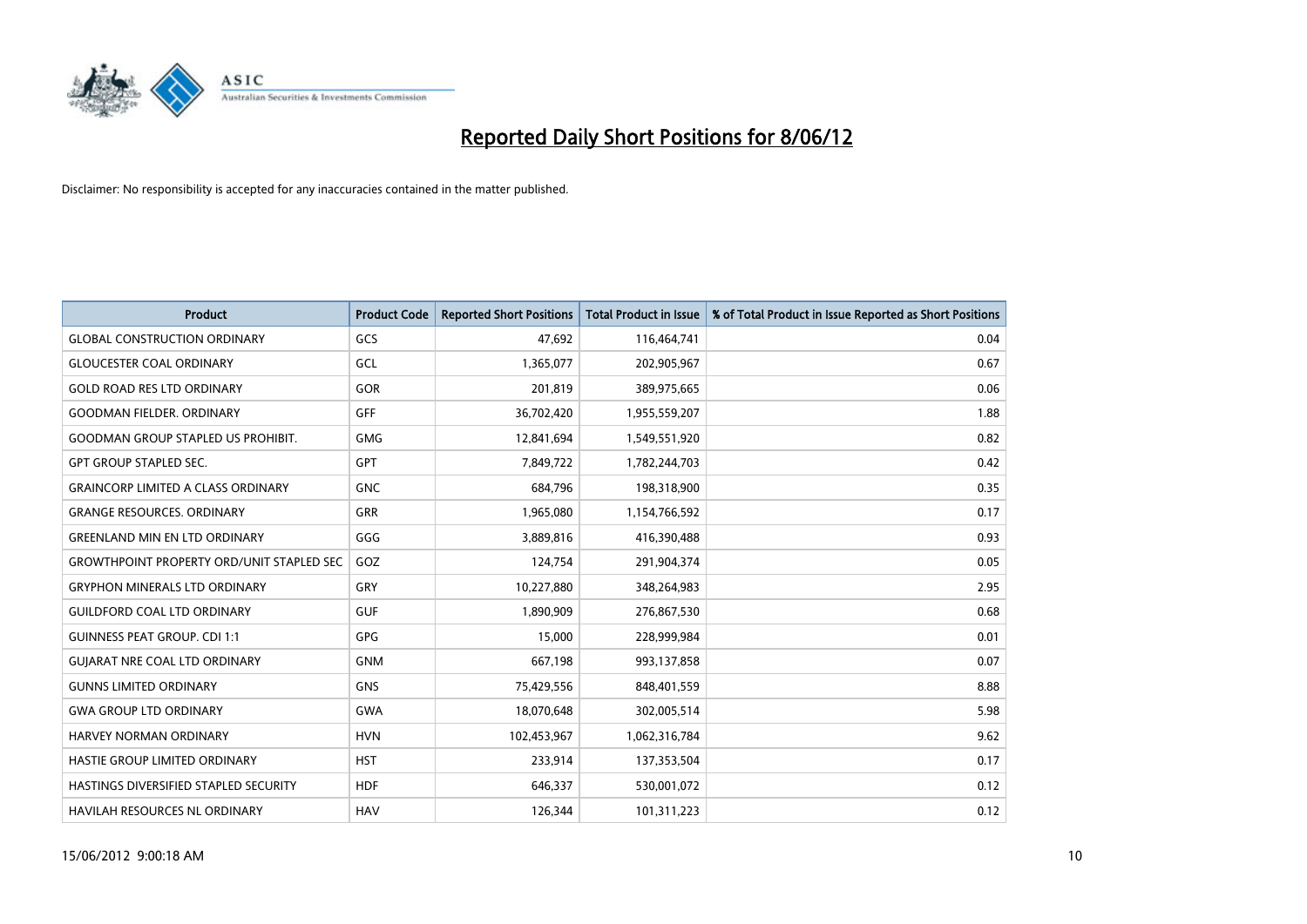

| <b>Product</b>                      | <b>Product Code</b> | <b>Reported Short Positions</b> | <b>Total Product in Issue</b> | % of Total Product in Issue Reported as Short Positions |
|-------------------------------------|---------------------|---------------------------------|-------------------------------|---------------------------------------------------------|
| HAWKLEY OIL AND GAS ORDINARY        | <b>HOG</b>          | 83,235                          | 191,914,045                   | 0.04                                                    |
| <b>HENDERSON GROUP CDI 1:1</b>      | <b>HGG</b>          | 3,701,177                       | 701,518,485                   | 0.53                                                    |
| HFA HOLDINGS LIMITED ORDINARY       | <b>HFA</b>          | 3,809                           | 117,332,831                   | 0.00                                                    |
| HIGHLANDS PACIFIC ORDINARY          | <b>HIG</b>          | 68,554                          | 686,202,481                   | 0.01                                                    |
| HILLGROVE RES LTD ORDINARY          | <b>HGO</b>          | 2,599,810                       | 793,698,575                   | 0.33                                                    |
| HILLS HOLDINGS LTD ORDINARY         | <b>HIL</b>          | 2,864,980                       | 246,500,444                   | 1.16                                                    |
| HORIZON OIL LIMITED ORDINARY        | <b>HZN</b>          | 27,808,857                      | 1,130,811,515                 | 2.45                                                    |
| ICON ENERGY LIMITED ORDINARY        | <b>ICN</b>          | 6,415                           | 469,301,394                   | 0.00                                                    |
| <b>IINET LIMITED ORDINARY</b>       | <b>IIN</b>          | 200,249                         | 160,968,847                   | 0.11                                                    |
| <b>ILUKA RESOURCES ORDINARY</b>     | ILU                 | 38,856,046                      | 418,700,517                   | 9.27                                                    |
| <b>IMDEX LIMITED ORDINARY</b>       | <b>IMD</b>          | 294,014                         | 208,250,426                   | 0.15                                                    |
| IMF (AUSTRALIA) LTD ORDINARY        | <b>IMF</b>          | 126,669                         | 123,828,193                   | 0.10                                                    |
| <b>INCITEC PIVOT ORDINARY</b>       | IPL                 | 5,148,997                       | 1,628,730,107                 | 0.30                                                    |
| <b>INDEPENDENCE GROUP ORDINARY</b>  | <b>IGO</b>          | 11,854,220                      | 232,882,535                   | 5.08                                                    |
| <b>INDOPHIL RESOURCES ORDINARY</b>  | <b>IRN</b>          | 1,022,940                       | 1,203,146,194                 | 0.07                                                    |
| INDUSTREA LIMITED ORDINARY          | IDL                 | 506,476                         | 370,268,218                   | 0.14                                                    |
| INFIGEN ENERGY STAPLED SECURITIES   | <b>IFN</b>          | 5,823,294                       | 762,265,972                   | 0.77                                                    |
| <b>INSURANCE AUSTRALIA ORDINARY</b> | IAG                 | 2,718,791                       | 2,079,034,021                 | 0.11                                                    |
| INTEGRA MINING LTD, ORDINARY        | <b>IGR</b>          | 5,427,445                       | 846,293,881                   | 0.64                                                    |
| <b>INTREPID MINES ORDINARY</b>      | IAU                 | 11,925,062                      | 525,733,428                   | 2.26                                                    |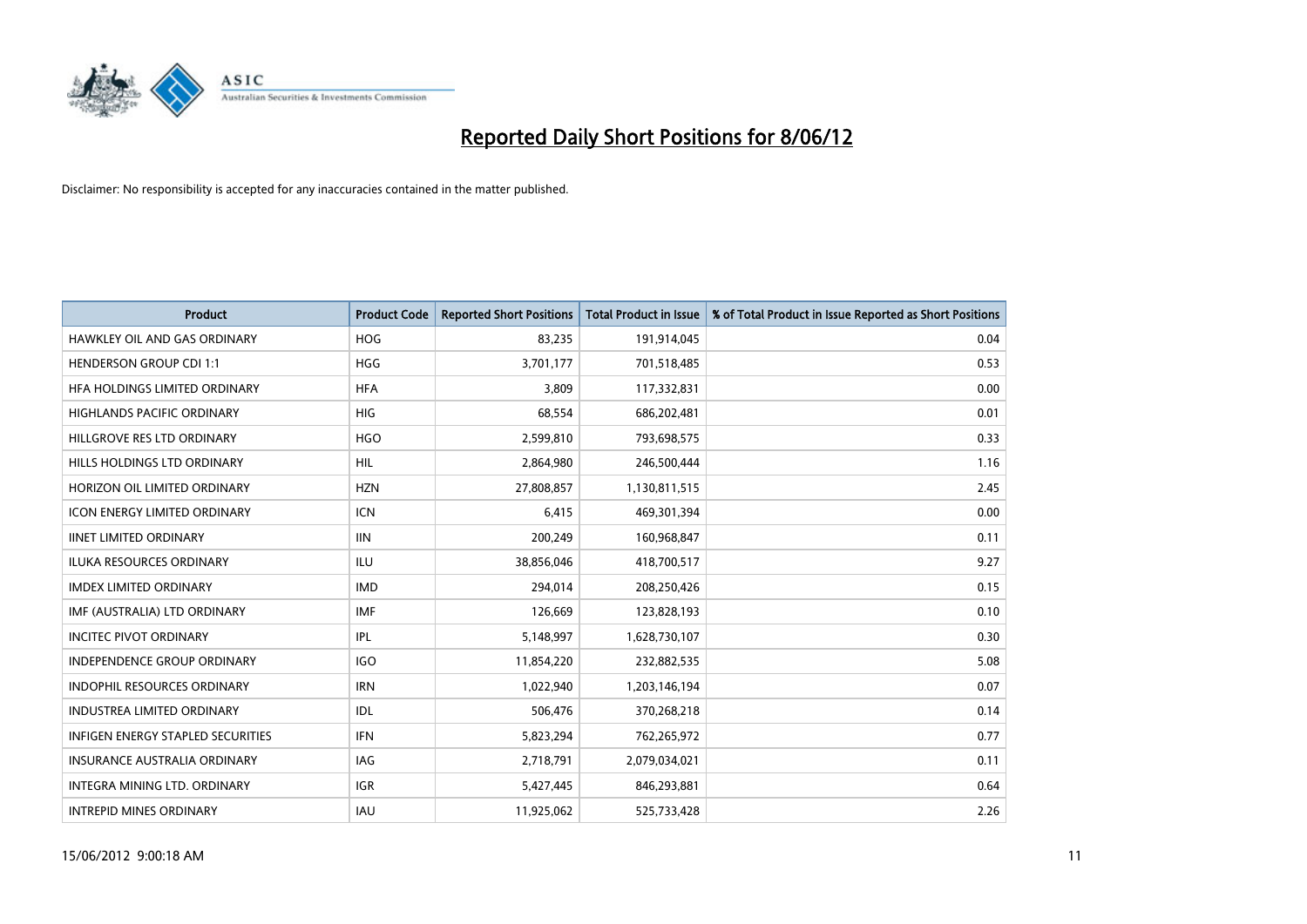

| <b>Product</b>                                | <b>Product Code</b> | <b>Reported Short Positions</b> | <b>Total Product in Issue</b> | % of Total Product in Issue Reported as Short Positions |
|-----------------------------------------------|---------------------|---------------------------------|-------------------------------|---------------------------------------------------------|
| <b>INVESTA OFFICE FUND STAPLED SECURITIES</b> | <b>IOF</b>          | 2,897,854                       | 614,047,458                   | 0.44                                                    |
| <b>INVOCARE LIMITED ORDINARY</b>              | IVC.                | 3,391,907                       | 110,030,298                   | 3.08                                                    |
| ION LIMITED ORDINARY                          | <b>ION</b>          | 164,453                         | 256,365,105                   | 0.06                                                    |
| <b>IOOF HOLDINGS LTD ORDINARY</b>             | IFL                 | 793,408                         | 229,794,395                   | 0.34                                                    |
| <b>IPROPERTY GROUP LTD ORDINARY</b>           | <b>IPP</b>          | 406,470                         | 169,662,302                   | 0.24                                                    |
| <b>IRESS LIMITED ORDINARY</b>                 | <b>IRE</b>          | 3,082,586                       | 127,036,010                   | 2.42                                                    |
| <b>IRON ORE HOLDINGS ORDINARY</b>             | <b>IOH</b>          | 49,713                          | 165,912,170                   | 0.02                                                    |
| ISHARES MSCI AUS 200 ISHARES MSCI AUS 200     | IOZ                 | 43,357                          | 4,352,373                     | 1.00                                                    |
| <b>ISHARES MSCI TAIWAN CDI 1:1</b>            | <b>ITW</b>          | 48,357                          | 184,400,000                   | 0.03                                                    |
| ISHARES S&P HIGH DIV ISHARES S&P HIGH DIV     | <b>IHD</b>          | 99,057                          | 2,903,027                     | 3.41                                                    |
| ISHARES SMALL ORDS ISHARES SMALL ORDS         | <b>ISO</b>          | 415,387                         | 5,703,165                     | 7.28                                                    |
| <b>IVANHOE AUSTRALIA ORDINARY</b>             | <b>IVA</b>          | 3,259,854                       | 553,921,745                   | 0.58                                                    |
| JAMES HARDIE INDUST CHESS DEPOSITARY INT      | <b>IHX</b>          | 12,015,361                      | 437,226,225                   | 2.73                                                    |
| <b>JB HI-FI LIMITED ORDINARY</b>              | <b>IBH</b>          | 24,089,656                      | 98,850,643                    | 24.37                                                   |
| <b>JUPITER MINES ORDINARY</b>                 | <b>IMS</b>          | 50,383                          | 1,806,834,044                 | 0.00                                                    |
| KAGARA LTD ORDINARY                           | KZL                 | 3,476,618                       | 798,953,117                   | 0.42                                                    |
| KANGAROO RES LTD ORDINARY                     | <b>KRL</b>          | 183,108                         | 3,434,430,012                 | 0.00                                                    |
| KAROON GAS AUSTRALIA ORDINARY                 | <b>KAR</b>          | 651,625                         | 221,420,769                   | 0.29                                                    |
| KASBAH RESOURCES ORDINARY                     | <b>KAS</b>          | 51,151                          | 371,912,596                   | 0.01                                                    |
| KATHMANDU HOLD LTD ORDINARY                   | <b>KMD</b>          | 3,270,314                       | 200,000,000                   | 1.63                                                    |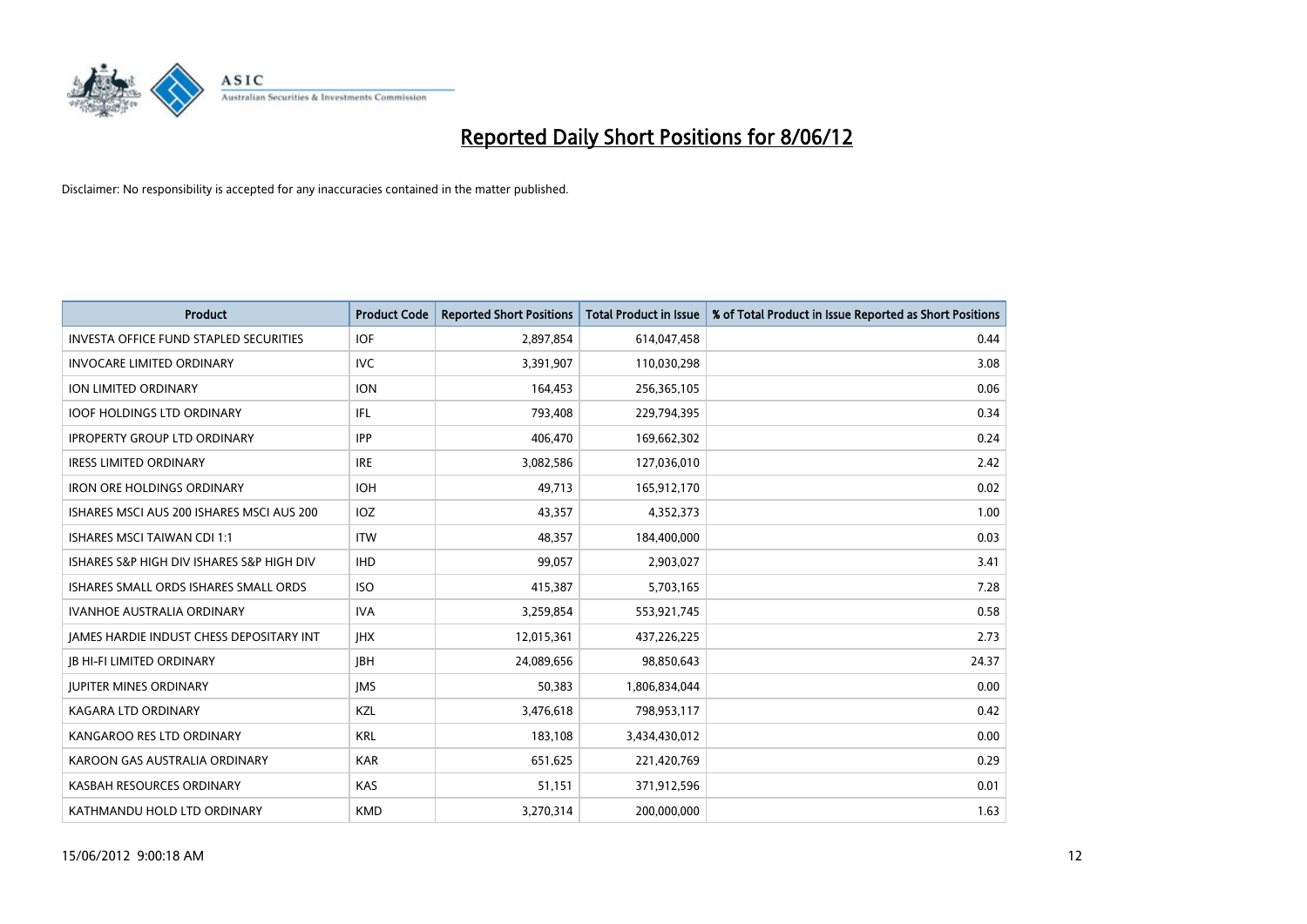

| <b>Product</b>                        | <b>Product Code</b> | <b>Reported Short Positions</b> | <b>Total Product in Issue</b> | % of Total Product in Issue Reported as Short Positions |
|---------------------------------------|---------------------|---------------------------------|-------------------------------|---------------------------------------------------------|
| <b>KBL MINING LIMITED ORDINARY</b>    | <b>KBL</b>          | 1,820                           | 283,921,456                   | 0.00                                                    |
| KENTOR GOLD LIMITED ORDINARY          | KGL                 | 290                             | 106,209,874                   | 0.00                                                    |
| <b>KEYBRIDGE CAPITAL ORDINARY</b>     | <b>KBC</b>          | $\mathbf{1}$                    | 172,070,564                   | 0.00                                                    |
| KINGSGATE CONSOLID. ORDINARY          | <b>KCN</b>          | 6,098,696                       | 151,263,789                   | 4.05                                                    |
| KINGSROSE MINING LTD ORDINARY         | <b>KRM</b>          | 135,947                         | 282,283,389                   | 0.03                                                    |
| LEIGHTON HOLDINGS ORDINARY            | LEI                 | 10,611,901                      | 337,087,596                   | 3.15                                                    |
| LEND LEASE GROUP UNIT/ORD STAPLED     | LLC                 | 2,767,951                       | 572,789,827                   | 0.47                                                    |
| LINC ENERGY LTD ORDINARY              | <b>LNC</b>          | 35,635,634                      | 504,487,631                   | 7.05                                                    |
| LIQUEFIED NATURAL ORDINARY            | <b>LNG</b>          | 276,054                         | 267,699,015                   | 0.10                                                    |
| <b>LYNAS CORPORATION ORDINARY</b>     | <b>LYC</b>          | 181,845,145                     | 1,714,846,913                 | 10.63                                                   |
| M2 TELECOMMUNICATION ORDINARY         | <b>MTU</b>          | 60,289                          | 156,571,954                   | 0.04                                                    |
| <b>MACA LIMITED ORDINARY</b>          | <b>MLD</b>          | 36,341                          | 150,000,000                   | 0.02                                                    |
| MACMAHON HOLDINGS ORDINARY            | <b>MAH</b>          | 2,019,687                       | 738,631,705                   | 0.27                                                    |
| MACO ATLAS ROADS GRP ORDINARY STAPLED | <b>MOA</b>          | 3,987,886                       | 464,279,594                   | 0.86                                                    |
| MACQUARIE GROUP LTD ORDINARY          | <b>MQG</b>          | 8,971,336                       | 348,631,269                   | 2.57                                                    |
| MARENGO MINING ORDINARY               | <b>MGO</b>          | 39,850                          | 1,003,745,113                 | 0.00                                                    |
| MATRIX C & E LTD ORDINARY             | <b>MCE</b>          | 779,880                         | 92,686,855                    | 0.84                                                    |
| <b>MAVERICK DRILLING ORDINARY</b>     | <b>MAD</b>          | 140,000                         | 267,594,286                   | 0.05                                                    |
| MCMILLAN SHAKESPEARE ORDINARY         | <b>MMS</b>          | 117,944                         | 74,523,965                    | 0.15                                                    |
| MEDUSA MINING LTD ORDINARY            | <b>MML</b>          | 2,738,254                       | 188,903,911                   | 1.45                                                    |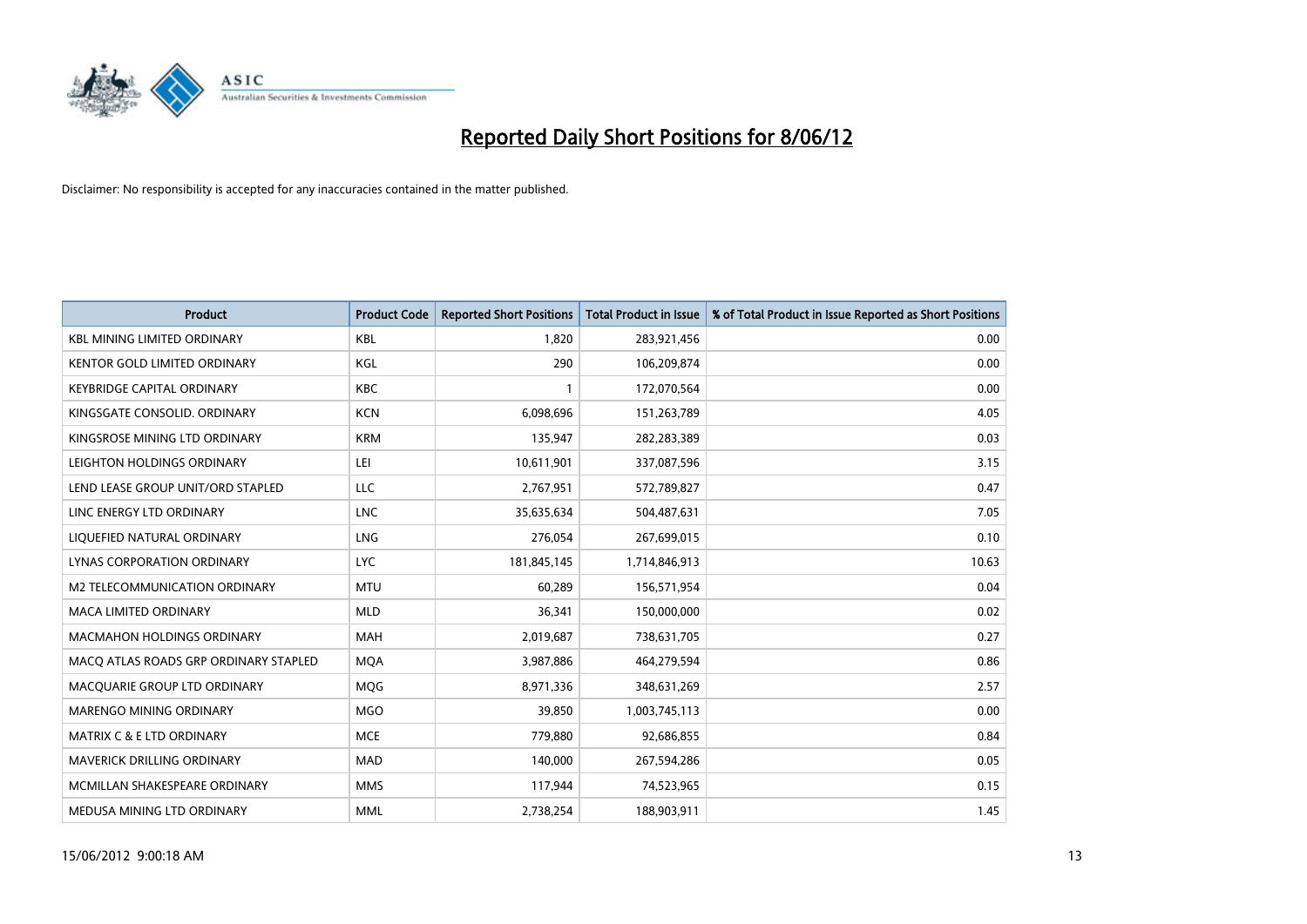

| <b>Product</b>                  | <b>Product Code</b> | <b>Reported Short Positions</b> | <b>Total Product in Issue</b> | % of Total Product in Issue Reported as Short Positions |
|---------------------------------|---------------------|---------------------------------|-------------------------------|---------------------------------------------------------|
| MEO AUSTRALIA LTD ORDINARY      | <b>MEO</b>          | 2,928,175                       | 539,913,260                   | 0.55                                                    |
| MERMAID MARINE ORDINARY         | <b>MRM</b>          | 1,173,205                       | 219,453,350                   | 0.54                                                    |
| MESOBLAST LIMITED ORDINARY      | <b>MSB</b>          | 17,902,467                      | 284,478,361                   | 6.29                                                    |
| METALS X LIMITED ORDINARY       | <b>MLX</b>          | 918,549                         | 1,320,047,397                 | 0.07                                                    |
| METCASH LIMITED ORDINARY        | <b>MTS</b>          | 43,910,910                      | 771,345,864                   | 5.69                                                    |
| METGASCO LIMITED ORDINARY       | <b>MEL</b>          | 248,617                         | 337,414,140                   | 0.07                                                    |
| METMINCO LIMITED ORDINARY       | <b>MNC</b>          | 6,152,783                       | 1,749,541,573                 | 0.34                                                    |
| MHM METALS LIMITED ORDINARY     | <b>MHM</b>          | 37,083                          | 105,304,831                   | 0.04                                                    |
| MICLYN EXP OFFSHR ORDINARY      | <b>MIO</b>          | 586,236                         | 278,515,705                   | 0.21                                                    |
| MILTON CORPORATION ORDINARY     | <b>MLT</b>          | 12,800                          | 121,625,655                   | 0.01                                                    |
| MINCOR RESOURCES NL ORDINARY    | <b>MCR</b>          | 2,099,419                       | 192,202,047                   | 1.09                                                    |
| MINERAL DEPOSITS ORDINARY       | <b>MDL</b>          | 106,301                         | 83,538,786                    | 0.13                                                    |
| MINERAL RESOURCES. ORDINARY     | <b>MIN</b>          | 1,566,179                       | 184,856,018                   | 0.85                                                    |
| MIRABELA NICKEL LTD ORDINARY    | <b>MBN</b>          | 25,442,069                      | 808,554,573                   | 3.15                                                    |
| MIRVAC GROUP STAPLED SECURITIES | <b>MGR</b>          | 4,725,193                       | 3,418,236,755                 | 0.12                                                    |
| MOLOPO ENERGY LTD ORDINARY      | <b>MPO</b>          | 1,184,955                       | 245,579,810                   | 0.50                                                    |
| MOLY MINES LIMITED ORDINARY     | <b>MOL</b>          | 117,867                         | 384,893,989                   | 0.03                                                    |
| MONADELPHOUS GROUP ORDINARY     | <b>MND</b>          | 2,667,662                       | 88,674,327                    | 2.99                                                    |
| MORTGAGE CHOICE LTD ORDINARY    | <b>MOC</b>          | 2,425,939                       | 120,319,572                   | 2.01                                                    |
| MOUNT GIBSON IRON ORDINARY      | <b>MGX</b>          | 10,985,099                      | 1,085,516,652                 | 1.00                                                    |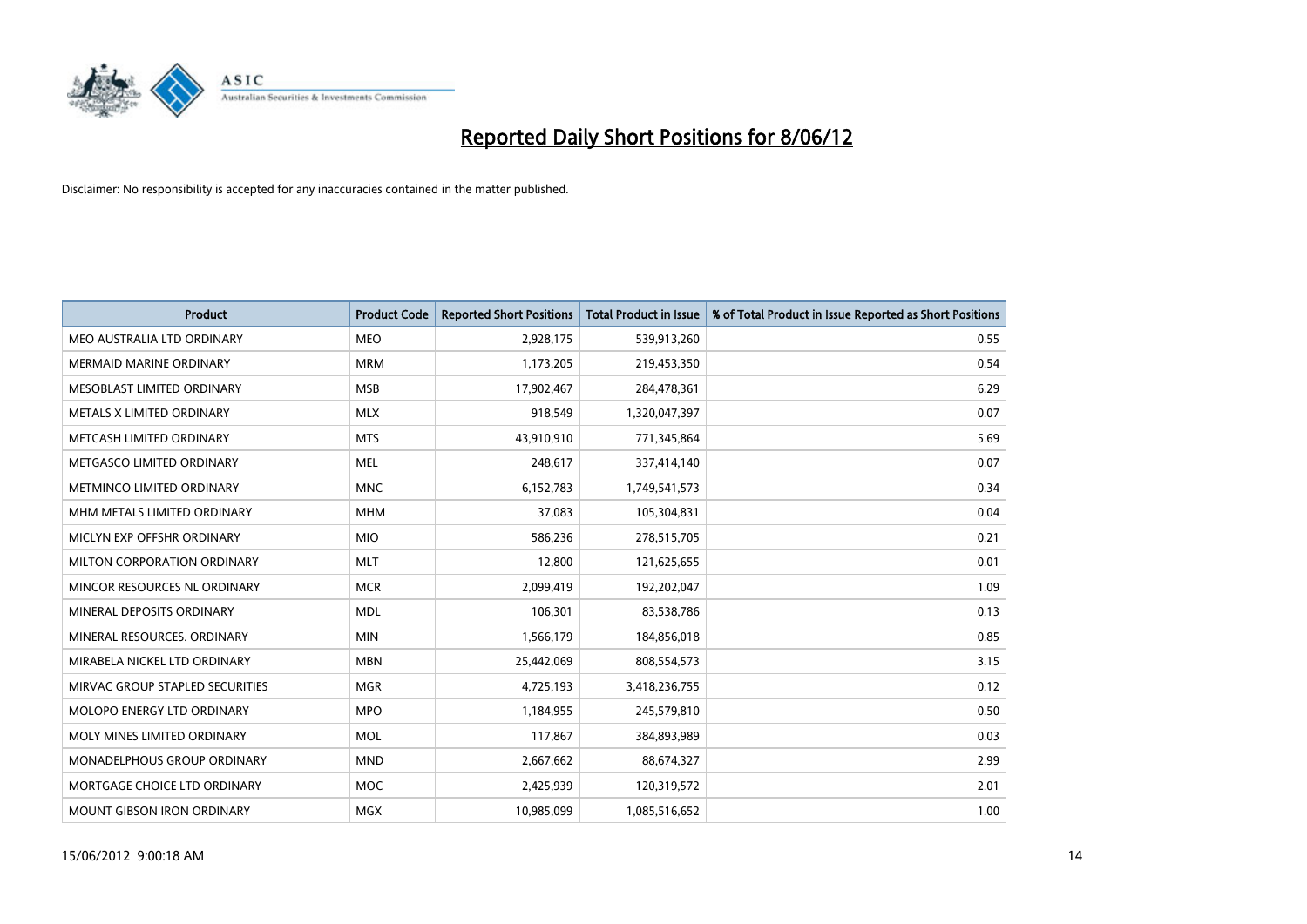

| <b>Product</b>                  | <b>Product Code</b> | <b>Reported Short Positions</b> | <b>Total Product in Issue</b> | % of Total Product in Issue Reported as Short Positions |
|---------------------------------|---------------------|---------------------------------|-------------------------------|---------------------------------------------------------|
| MURCHISON METALS LTD ORDINARY   | <b>MMX</b>          | 4,350,804                       | 450,093,277                   | 0.97                                                    |
| MYER HOLDINGS LTD ORDINARY      | <b>MYR</b>          | 71,116,013                      | 583,384,551                   | 12.18                                                   |
| <b>MYSTATE LIMITED ORDINARY</b> | <b>MYS</b>          | 9,277                           | 86,977,573                    | 0.01                                                    |
| NATIONAL AUST, BANK ORDINARY    | <b>NAB</b>          | 19,477,783                      | 2,239,352,006                 | 0.84                                                    |
| NAVITAS LIMITED ORDINARY        | <b>NVT</b>          | 12,244,393                      | 375,318,628                   | 3.25                                                    |
| NEON ENERGY LIMITED ORDINARY    | <b>NEN</b>          | 893,101                         | 436,464,518                   | 0.21                                                    |
| NEW HOPE CORPORATION ORDINARY   | <b>NHC</b>          | 1,697,605                       | 830,411,534                   | 0.20                                                    |
| NEWCREST MINING ORDINARY        | <b>NCM</b>          | 2,084,969                       | 765,000,000                   | 0.25                                                    |
| NEWS CORP A NON-VOTING CDI      | <b>NWSLV</b>        | 2,918,133                       | 1,610,456,880                 | 0.19                                                    |
| NEWS CORP B VOTING CDI          | <b>NWS</b>          | 1,313,124                       | 798,520,953                   | 0.16                                                    |
| NEXTDC LIMITED ORDINARY         | <b>NXT</b>          | 970,781                         | 150,602,388                   | 0.64                                                    |
| NEXUS ENERGY LIMITED ORDINARY   | <b>NXS</b>          | 2,423,339                       | 1,329,821,159                 | 0.18                                                    |
| NIB HOLDINGS LIMITED ORDINARY   | <b>NHF</b>          | 179,293                         | 439,004,182                   | 0.04                                                    |
| NIDO PETROLEUM ORDINARY         | <b>NDO</b>          | 105,313                         | 1,389,163,151                 | 0.01                                                    |
| NOBLE MINERAL RES ORDINARY      | <b>NMG</b>          | 5,254,569                       | 591,294,002                   | 0.89                                                    |
| NORTHERN IRON LTD ORDINARY      | <b>NFE</b>          | 469,212                         | 369,980,113                   | 0.11                                                    |
| NORTHERN STAR ORDINARY          | <b>NST</b>          | 501,706                         | 402,170,706                   | 0.13                                                    |
| NRW HOLDINGS LIMITED ORDINARY   | <b>NWH</b>          | 1,068,790                       | 278,888,011                   | 0.39                                                    |
| NUCOAL RESOURCES LTD ORDINARY   | <b>NCR</b>          | 130,194                         | 768,612,354                   | 0.02                                                    |
| NUFARM LIMITED ORDINARY         | <b>NUF</b>          | 6,042,763                       | 262,142,247                   | 2.30                                                    |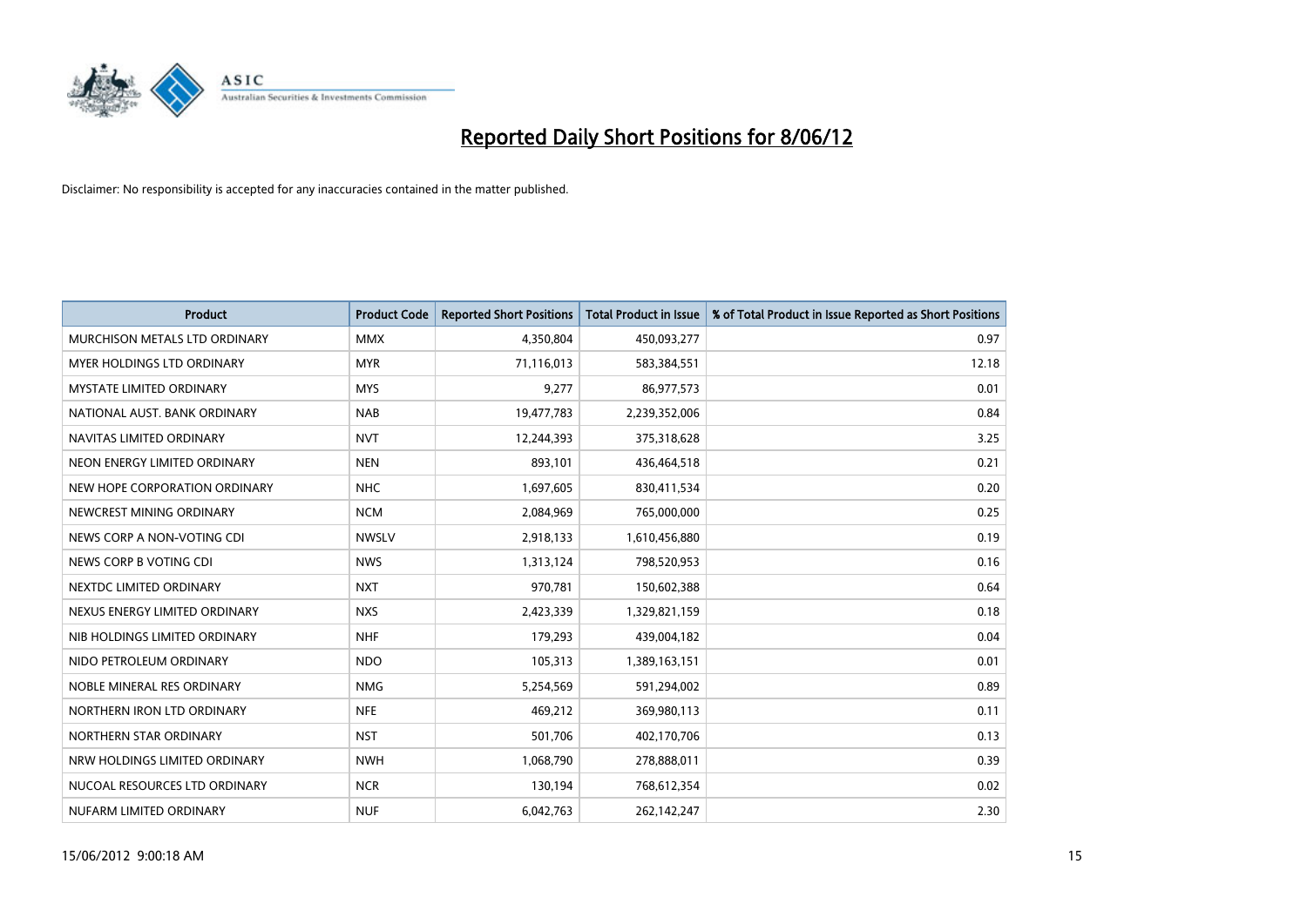

| <b>Product</b>                        | <b>Product Code</b> | <b>Reported Short Positions</b> | <b>Total Product in Issue</b> | % of Total Product in Issue Reported as Short Positions |
|---------------------------------------|---------------------|---------------------------------|-------------------------------|---------------------------------------------------------|
| <b>OAKTON LIMITED ORDINARY</b>        | <b>OKN</b>          | 788,387                         | 93,800,235                    | 0.84                                                    |
| OCEANAGOLD CORP. CHESS DEPOSITARY INT | <b>OGC</b>          | 1,545,337                       | 262,834,376                   | 0.59                                                    |
| OIL SEARCH LTD ORDINARY               | OSH                 | 5,164,848                       | 1,331,356,047                 | 0.38                                                    |
| OM HOLDINGS LIMITED ORDINARY          | OMH                 | 11,683,781                      | 604,105,150                   | 1.94                                                    |
| <b>ONESTEEL LIMITED ORDINARY</b>      | OST                 | 8,909,037                       | 1,345,665,626                 | 0.65                                                    |
| OPUS GROUP LTD ORDINARY               | <b>OPG</b>          | 1,250                           | 53,678,177                    | 0.00                                                    |
| ORICA LIMITED ORDINARY                | ORI                 | 3,276,045                       | 365,007,037                   | 0.85                                                    |
| ORIGIN ENERGY ORDINARY                | ORG                 | 11,598,962                      | 1,089,533,638                 | 1.06                                                    |
| OROCOBRE LIMITED ORDINARY             | <b>ORE</b>          | 92,367                          | 103,195,029                   | 0.08                                                    |
| OROTONGROUP LIMITED ORDINARY          | ORL                 | 356,703                         | 40,880,902                    | 0.86                                                    |
| OZ MINERALS ORDINARY                  | OZL                 | 6,150,236                       | 308,785,193                   | 1.99                                                    |
| PACIFIC BRANDS ORDINARY               | <b>PBG</b>          | 7,787,119                       | 912,915,695                   | 0.87                                                    |
| PALADIN ENERGY LTD ORDINARY           | <b>PDN</b>          | 78,400,797                      | 835,645,290                   | 9.39                                                    |
| PAN PACIFIC PETROL. ORDINARY          | <b>PPP</b>          | 7,750                           | 588,612,110                   | 0.00                                                    |
| PANAUST LIMITED ORDINARY              | <b>PNA</b>          | 2,985,747                       | 604,599,995                   | 0.49                                                    |
| PANCONTINENTAL OIL ORDINARY           | PCL                 | 507,480                         | 1,122,694,094                 | 0.04                                                    |
| PANORAMIC RESOURCES ORDINARY          | PAN                 | 1,759,921                       | 207,050,710                   | 0.84                                                    |
| PAPERLINX LIMITED ORDINARY            | <b>PPX</b>          | 1,276,443                       | 609,280,761                   | 0.21                                                    |
| PAPILLON RES LTD ORDINARY             | PIR                 | 106,610                         | 243,514,325                   | 0.03                                                    |
| PEAK RESOURCES ORDINARY               | <b>PEK</b>          | 32,022                          | 207,916,802                   | 0.02                                                    |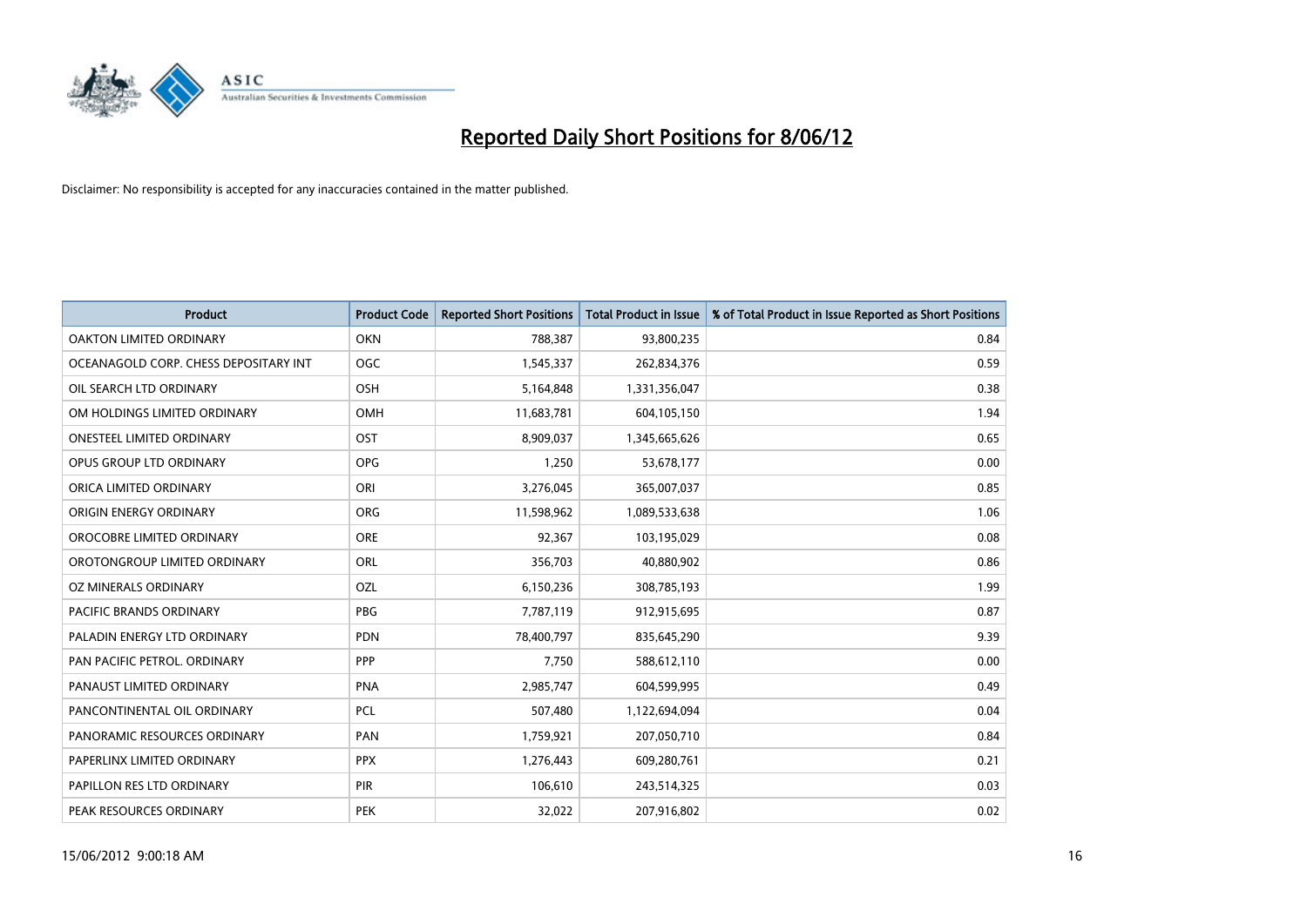

| <b>Product</b>                 | <b>Product Code</b> | <b>Reported Short Positions</b> | <b>Total Product in Issue</b> | % of Total Product in Issue Reported as Short Positions |
|--------------------------------|---------------------|---------------------------------|-------------------------------|---------------------------------------------------------|
| PEET LIMITED ORDINARY          | <b>PPC</b>          | 1,051,175                       | 320,170,604                   | 0.33                                                    |
| PENINSULA ENERGY LTD ORDINARY  | <b>PEN</b>          | 4,704,654                       | 2,170,064,828                 | 0.22                                                    |
| PERILYA LIMITED ORDINARY       | PEM                 | 399,492                         | 769,316,426                   | 0.05                                                    |
| PERPETUAL LIMITED ORDINARY     | <b>PPT</b>          | 1,955,208                       | 41,980,678                    | 4.68                                                    |
| PERSEUS MINING LTD ORDINARY    | PRU                 | 12,643,829                      | 457,962,088                   | 2.74                                                    |
| PHARMAXIS LTD ORDINARY         | <b>PXS</b>          | 4,178,982                       | 306,455,989                   | 1.36                                                    |
| PHOSPHAGENICS LTD. ORDINARY    | <b>POH</b>          | 96,072                          | 1,020,215,957                 | 0.01                                                    |
| PLATINUM ASSET ORDINARY        | <b>PTM</b>          | 9,740,522                       | 561,347,878                   | 1.75                                                    |
| PLATINUM AUSTRALIA ORDINARY    | PLA                 | 223,749                         | 504,968,043                   | 0.04                                                    |
| PMI GOLD CORP CDI 1:1          | <b>PVM</b>          | 33,859                          | 71,581,426                    | 0.05                                                    |
| PMP LIMITED ORDINARY           | <b>PMP</b>          | 39,862                          | 323,781,124                   | 0.01                                                    |
| PREMIER INVESTMENTS ORDINARY   | <b>PMV</b>          | 391,262                         | 155,260,377                   | 0.24                                                    |
| PRIMA BIOMED LTD ORDINARY      | <b>PRR</b>          | 3,760,689                       | 1,066,063,388                 | 0.35                                                    |
| PRIMARY HEALTH CARE ORDINARY   | <b>PRY</b>          | 13,751,476                      | 501,717,314                   | 2.74                                                    |
| PRIMEAG AUSTRALIA ORDINARY     | PAG                 | 252,516                         | 266,394,444                   | 0.09                                                    |
| PROGRAMMED ORDINARY            | <b>PRG</b>          | 283,931                         | 118, 173, 778                 | 0.23                                                    |
| <b>QANTAS AIRWAYS ORDINARY</b> | QAN                 | 12,907,956                      | 2,265,123,620                 | 0.57                                                    |
| OBE INSURANCE GROUP ORDINARY   | <b>OBE</b>          | 49,429,272                      | 1,181,682,557                 | 4.16                                                    |
| OR NATIONAL LIMITED ORDINARY   | <b>ORN</b>          | 11,662,559                      | 2,440,000,000                 | 0.46                                                    |
| ORXPHARMA LTD ORDINARY         | QRX                 | 378,983                         | 144,577,206                   | 0.27                                                    |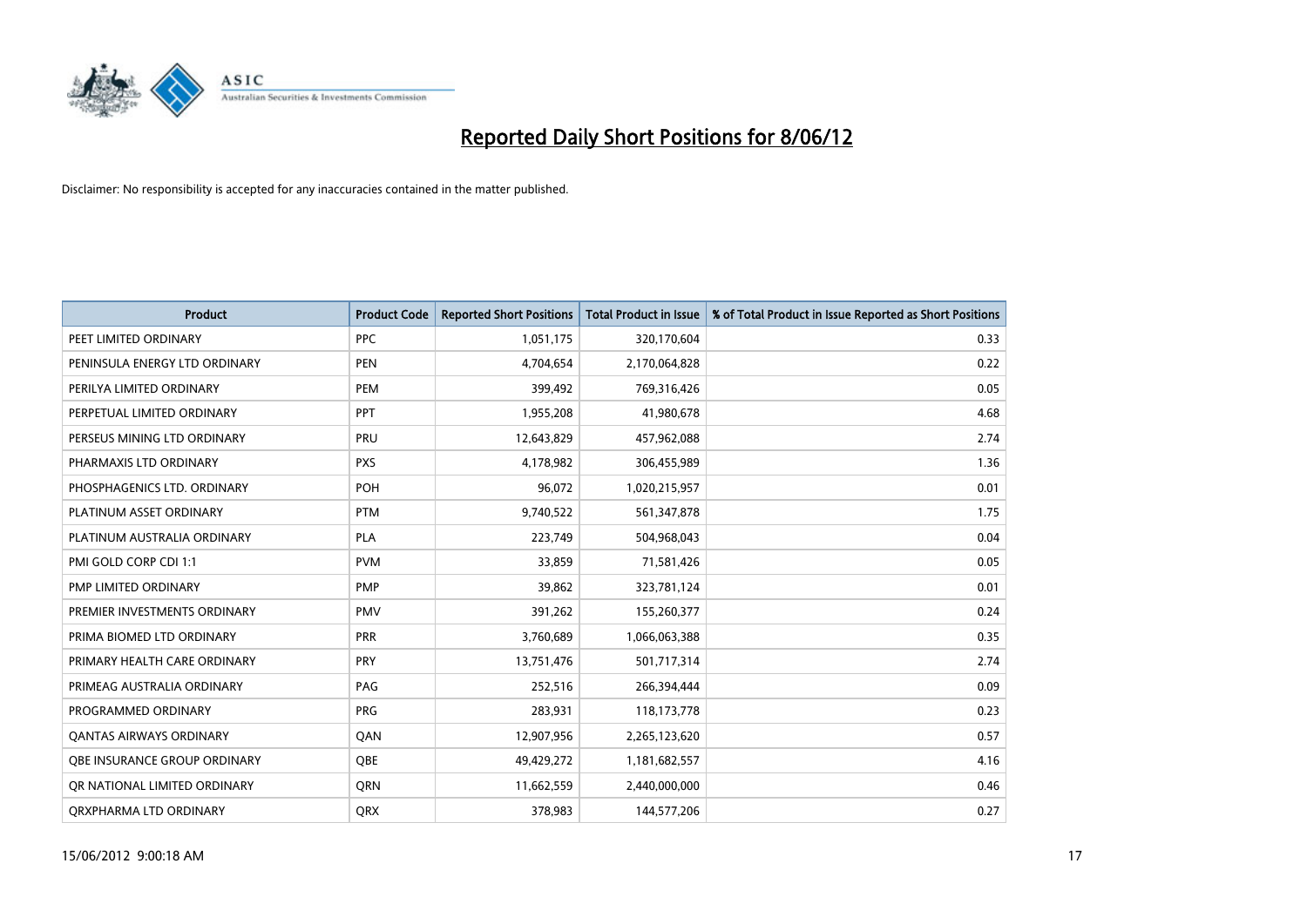

| <b>Product</b>                      | <b>Product Code</b> | <b>Reported Short Positions</b> | <b>Total Product in Issue</b> | % of Total Product in Issue Reported as Short Positions |
|-------------------------------------|---------------------|---------------------------------|-------------------------------|---------------------------------------------------------|
| <b>QUBE LOGISTICS HLDG ORDINARY</b> | <b>QUB</b>          | 3,918,540                       | 909,407,185                   | 0.44                                                    |
| RAMELIUS RESOURCES ORDINARY         | <b>RMS</b>          | 1,106,603                       | 335,906,949                   | 0.33                                                    |
| RAMSAY HEALTH CARE ORDINARY         | <b>RHC</b>          | 2,019,967                       | 202,081,252                   | 1.00                                                    |
| RANGE RESOURCES LTD ORDINARY        | <b>RRS</b>          | 578,608                         | 2,118,880,660                 | 0.03                                                    |
| <b>RCR TOMLINSON ORDINARY</b>       | <b>RCR</b>          | 33,968                          | 131,997,456                   | 0.03                                                    |
| <b>REA GROUP ORDINARY</b>           | <b>REA</b>          | 392,554                         | 131,714,699                   | 0.30                                                    |
| <b>RECKON LIMITED ORDINARY</b>      | <b>RKN</b>          | 840,928                         | 129,488,015                   | 0.66                                                    |
| RED 5 LIMITED ORDINARY              | <b>RED</b>          | 59,568                          | 135,488,008                   | 0.05                                                    |
| <b>RED FORK ENERGY ORDINARY</b>     | <b>RFE</b>          | 428,915                         | 310,229,853                   | 0.13                                                    |
| REDBANK ENERGY LTD ORDINARY         | AEJ                 | 19                              | 786,287                       | 0.00                                                    |
| REDFLEX HOLDINGS ORDINARY           | <b>RDF</b>          | $\overline{2}$                  | 110,345,599                   | 0.00                                                    |
| REGIONAL EXPRESS ORDINARY           | <b>REX</b>          | 10,000                          | 121,254,902                   | 0.01                                                    |
| REGIS RESOURCES ORDINARY            | <b>RRL</b>          | 473,000                         | 451,954,157                   | 0.10                                                    |
| RESMED INC CDI 10:1                 | <b>RMD</b>          | 3,842,453                       | 1,556,242,300                 | 0.24                                                    |
| <b>RESOLUTE MINING ORDINARY</b>     | <b>RSG</b>          | 3,585,943                       | 643,219,058                   | 0.55                                                    |
| <b>RESOURCE GENERATION ORDINARY</b> | <b>RES</b>          | 173                             | 262,895,652                   | 0.00                                                    |
| RETAIL FOOD GROUP ORDINARY          | <b>RFG</b>          | 26,308                          | 108,422,615                   | 0.03                                                    |
| REVERSE CORP LIMITED ORDINARY       | <b>REF</b>          | 100                             | 92,382,175                    | 0.00                                                    |
| REX MINERALS LIMITED ORDINARY       | <b>RXM</b>          | 730,608                         | 188,907,284                   | 0.38                                                    |
| <b>RHG LIMITED ORDINARY</b>         | <b>RHG</b>          | 36,083                          | 308,483,177                   | 0.01                                                    |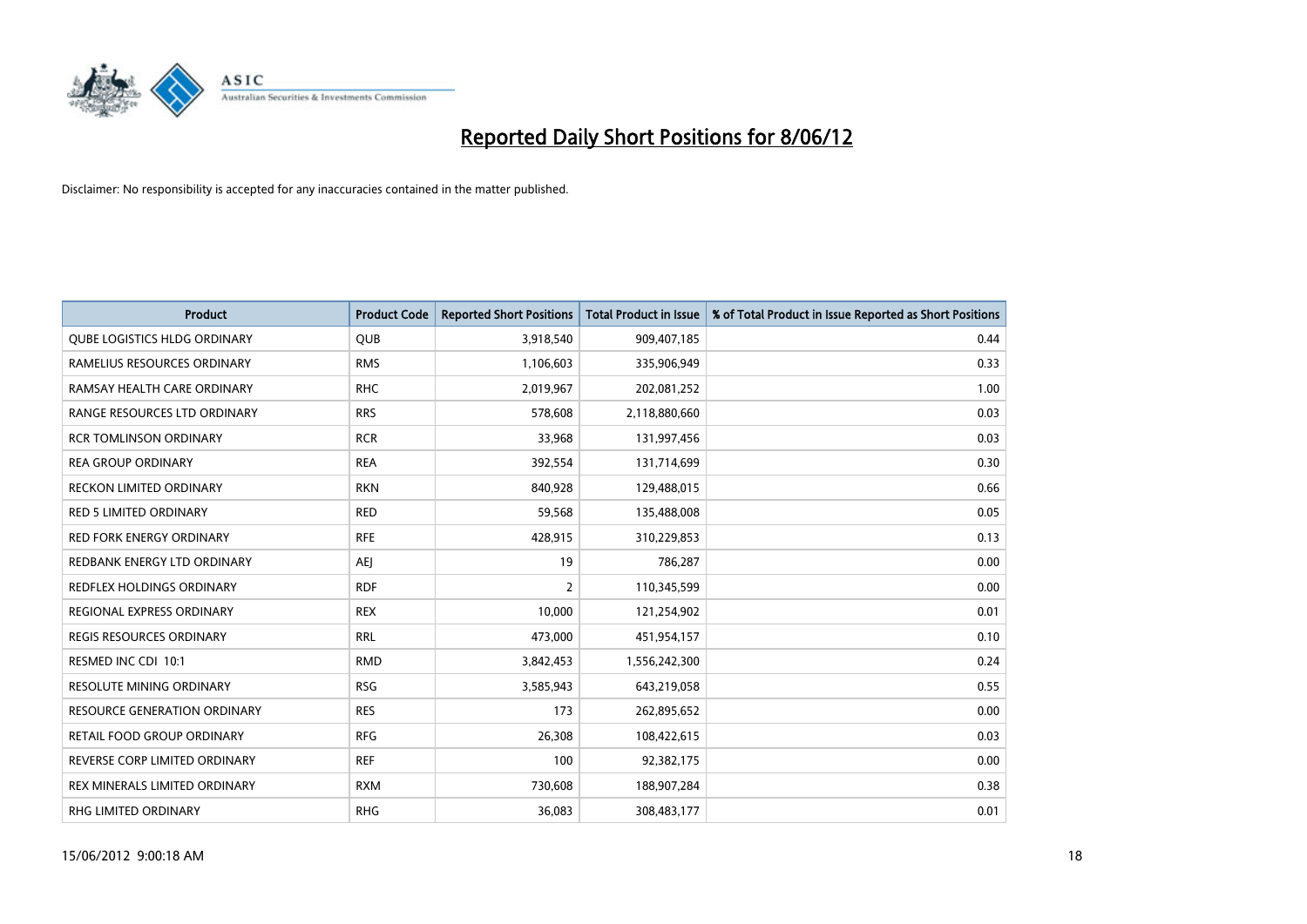

| <b>Product</b>                     | <b>Product Code</b> | <b>Reported Short Positions</b> | <b>Total Product in Issue</b> | % of Total Product in Issue Reported as Short Positions |
|------------------------------------|---------------------|---------------------------------|-------------------------------|---------------------------------------------------------|
| <b>RIALTO ENERGY ORDINARY</b>      | <b>RIA</b>          | 1,929,022                       | 671,347,392                   | 0.28                                                    |
| <b>RIDLEY CORPORATION ORDINARY</b> | <b>RIC</b>          | 2,296                           | 307,817,071                   | 0.00                                                    |
| RIO TINTO LIMITED ORDINARY         | <b>RIO</b>          | 21,259,455                      | 435,758,720                   | 4.87                                                    |
| ROBUST RESOURCES ORDINARY          | <b>ROL</b>          | 33,720                          | 87,994,097                    | 0.04                                                    |
| ROC OIL COMPANY ORDINARY           | <b>ROC</b>          | 2,264,700                       | 683,235,552                   | 0.34                                                    |
| <b>RURALCO HOLDINGS ORDINARY</b>   | <b>RHL</b>          | 12,000                          | 55,019,284                    | 0.02                                                    |
| SAI GLOBAL LIMITED ORDINARY        | SAI                 | 4,655,252                       | 204,354,836                   | 2.26                                                    |
| SALMAT LIMITED ORDINARY            | <b>SLM</b>          | 2,741,587                       | 159,802,174                   | 1.70                                                    |
| SAMSON OIL & GAS LTD ORDINARY      | SSN                 | 1,349,852                       | 1,768,994,382                 | 0.08                                                    |
| SANDFIRE RESOURCES ORDINARY        | <b>SFR</b>          | 4,415,196                       | 151,158,635                   | 2.92                                                    |
| <b>SANTOS LTD ORDINARY</b>         | <b>STO</b>          | 5,089,032                       | 952,788,319                   | 0.51                                                    |
| SARACEN MINERAL ORDINARY           | SAR                 | 2,552,440                       | 594,815,640                   | 0.44                                                    |
| SEDGMAN LIMITED ORDINARY           | <b>SDM</b>          | 17,477                          | 214,292,930                   | 0.00                                                    |
| SEEK LIMITED ORDINARY              | <b>SEK</b>          | 14,138,509                      | 337,101,307                   | 4.20                                                    |
| SELECT HARVESTS ORDINARY           | SHV                 | 14,000                          | 56,812,699                    | 0.02                                                    |
| SENEX ENERGY LIMITED ORDINARY      | SXY                 | 7,964,784                       | 926,147,416                   | 0.87                                                    |
| SERVCORP LIMITED ORDINARY          | SRV                 | 30,000                          | 98,440,807                    | 0.03                                                    |
| SERVICE STREAM ORDINARY            | <b>SSM</b>          | 400                             | 283,418,867                   | 0.00                                                    |
| SEVEN GROUP HOLDINGS ORDINARY      | <b>SVW</b>          | 418,317                         | 307,410,281                   | 0.13                                                    |
| SEVEN WEST MEDIA LTD ORDINARY      | <b>SWM</b>          | 24,499,249                      | 666,105,054                   | 3.68                                                    |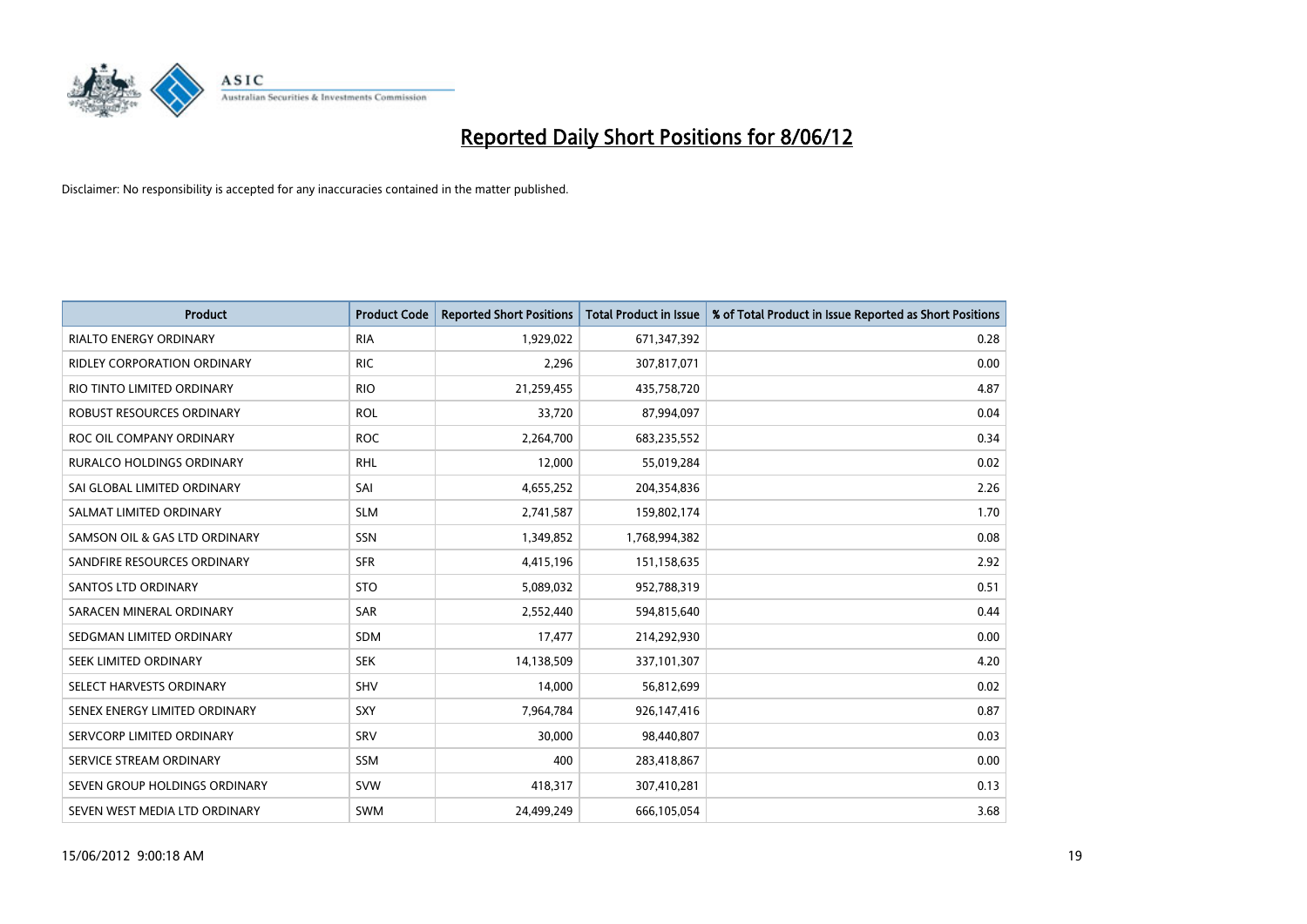

| <b>Product</b>                           | <b>Product Code</b> | <b>Reported Short Positions</b> | <b>Total Product in Issue</b> | % of Total Product in Issue Reported as Short Positions |
|------------------------------------------|---------------------|---------------------------------|-------------------------------|---------------------------------------------------------|
| SIGMA PHARMACEUTICAL ORDINARY            | <b>SIP</b>          | 5,309,108                       | 1,185,020,782                 | 0.46                                                    |
| SILEX SYSTEMS ORDINARY                   | <b>SLX</b>          | 691,025                         | 170,143,997                   | 0.40                                                    |
| SILVER LAKE RESOURCE ORDINARY            | <b>SLR</b>          | 558,861                         | 220,264,064                   | 0.26                                                    |
| SIMS METAL MGMT LTD ORDINARY             | SGM                 | 8,250,473                       | 205,106,768                   | 4.04                                                    |
| SINGAPORE TELECOMM. CHESS DEPOSITARY INT | SGT                 | 6,360,918                       | 163,034,804                   | 3.90                                                    |
| SIRTEX MEDICAL ORDINARY                  | <b>SRX</b>          | 4,599                           | 55,768,136                    | 0.01                                                    |
| SKILLED GROUP LTD ORDINARY               | <b>SKE</b>          | 29,622                          | 233,487,276                   | 0.01                                                    |
| SKY CITY ENTERTAIN. ORDINARY             | <b>SKC</b>          | 101                             | 576,958,340                   | 0.00                                                    |
| <b>SLATER &amp; GORDON ORDINARY</b>      | SGH                 | 13,977                          | 168,600,731                   | 0.01                                                    |
| SMS MANAGEMENT, ORDINARY                 | <b>SMX</b>          | 627,975                         | 68,415,913                    | 0.92                                                    |
| SONIC HEALTHCARE ORDINARY                | <b>SHL</b>          | 3,744,287                       | 390,969,875                   | 0.94                                                    |
| SOUL PATTINSON (W.H) ORDINARY            | SOL                 | 32,652                          | 239,395,320                   | 0.01                                                    |
| SOUTH BOULDER MINES ORDINARY             | <b>STB</b>          | 101,421                         | 116,232,826                   | 0.09                                                    |
| SP AUSNET STAPLED SECURITIES             | SPN                 | 6,865,411                       | 3,243,987,341                 | 0.20                                                    |
| SPARK INFRASTRUCTURE STAPLED NOTE & UNIT | SKI                 | 31,710,740                      | 1,326,734,264                 | 2.39                                                    |
| SPECIALTY FASHION ORDINARY               | SFH                 | 2,099,171                       | 192,236,121                   | 1.09                                                    |
| SPOTLESS GROUP LTD ORDINARY              | <b>SPT</b>          | 441,764                         | 265,746,161                   | 0.17                                                    |
| ST BARBARA LIMITED ORDINARY              | <b>SBM</b>          | 8,130,298                       | 325,615,389                   | 2.50                                                    |
| STANMORE COAL LTD ORDINARY               | <b>SMR</b>          | 16,885                          | 160,180,221                   | 0.01                                                    |
| STARPHARMA HOLDINGS ORDINARY             | SPL                 | 2,683,674                       | 280,802,451                   | 0.97                                                    |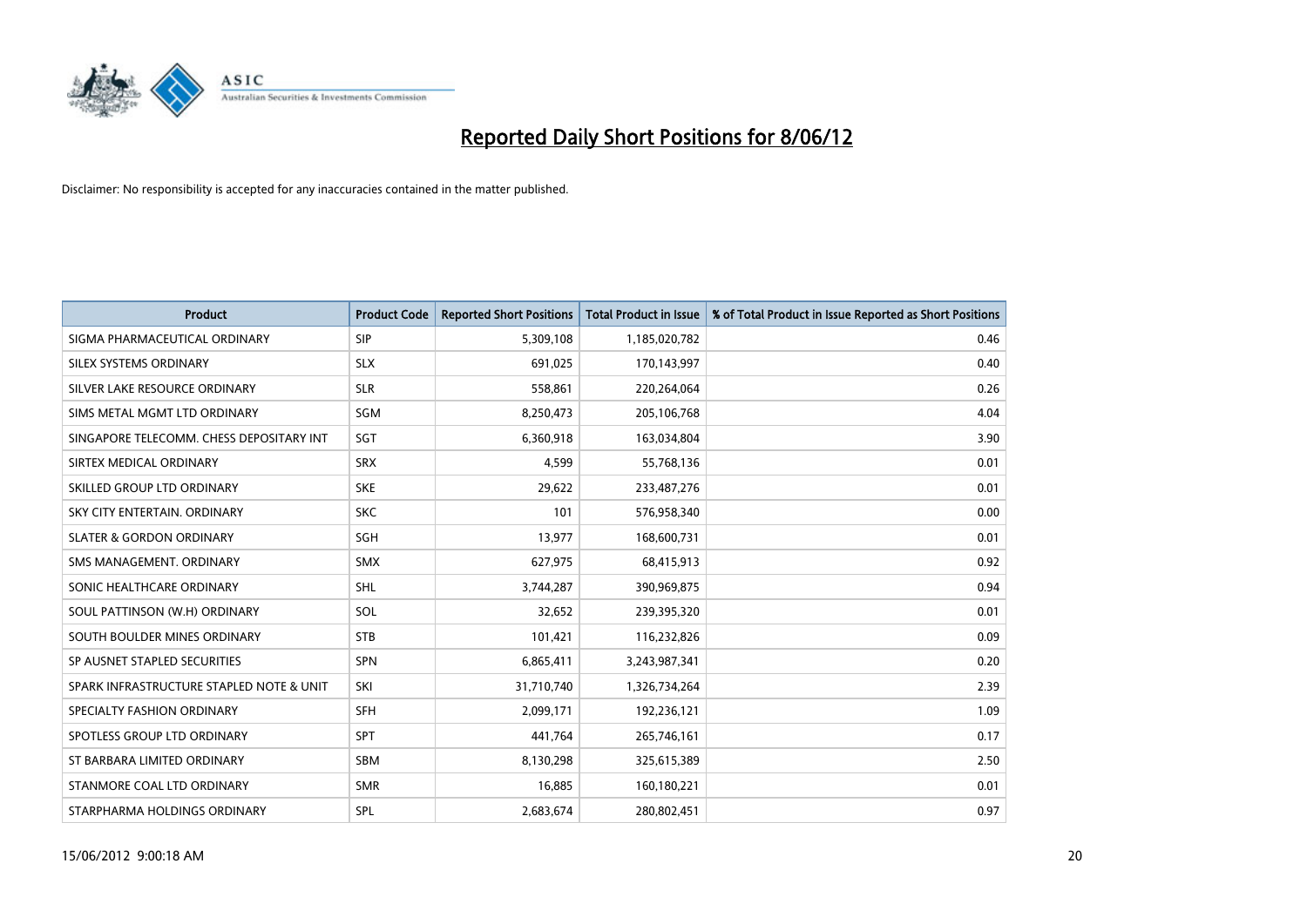

| <b>Product</b>                   | <b>Product Code</b> | <b>Reported Short Positions</b> | <b>Total Product in Issue</b> | % of Total Product in Issue Reported as Short Positions |
|----------------------------------|---------------------|---------------------------------|-------------------------------|---------------------------------------------------------|
| STHN CROSS MEDIA ORDINARY        | SXL                 | 5,890,843                       | 704,594,449                   | 0.83                                                    |
| STOCKLAND UNITS/ORD STAPLED      | SGP                 | 17,362,827                      | 2,219,880,007                 | 0.76                                                    |
| STRAITS RES LTD. ORDINARY        | SRQ                 | 170,896                         | 456,529,474                   | 0.04                                                    |
| STW COMMUNICATIONS ORDINARY      | SGN                 | 52,995                          | 362,798,351                   | 0.01                                                    |
| SUNCORP GROUP LTD ORDINARY       | <b>SUN</b>          | 10,903,554                      | 1,286,600,980                 | 0.81                                                    |
| SUNDANCE ENERGY ORDINARY         | <b>SEA</b>          | 13,968                          | 277,098,474                   | 0.01                                                    |
| SUNDANCE RESOURCES ORDINARY      | <b>SDL</b>          | 18,289,801                      | 2,933,534,505                 | 0.61                                                    |
| SUNLAND GROUP LTD ORDINARY       | <b>SDG</b>          | 91,510                          | 201,578,526                   | 0.05                                                    |
| SUPER RET REP LTD ORDINARY       | <b>SUL</b>          | 1,531,242                       | 196,152,971                   | 0.77                                                    |
| SYD AIRPORT STAPLED US PROHIBIT. | SYD                 | 8,002,228                       | 1,861,210,782                 | 0.44                                                    |
| TABCORP HOLDINGS LTD ORDINARY    | <b>TAH</b>          | 7,208,737                       | 730,113,969                   | 0.98                                                    |
| TANAMI GOLD NL ORDINARY          | <b>TAM</b>          | 196,512                         | 261,132,677                   | 0.07                                                    |
| TAP OIL LIMITED ORDINARY         | <b>TAP</b>          | 1,044,378                       | 241,295,311                   | 0.42                                                    |
| TASSAL GROUP LIMITED ORDINARY    | <b>TGR</b>          | 130,210                         | 146,304,404                   | 0.08                                                    |
| <b>TATTS GROUP LTD ORDINARY</b>  | <b>TTS</b>          | 8,599,292                       | 1,362,919,733                 | 0.63                                                    |
| <b>TECHNOLOGY ONE ORDINARY</b>   | <b>TNE</b>          | 76,000                          | 304,910,455                   | 0.02                                                    |
| TELECOM CORPORATION ORDINARY     | <b>TEL</b>          | 15,818,262                      | 1,894,173,035                 | 0.84                                                    |
| TELSTRA CORPORATION. ORDINARY    | <b>TLS</b>          | 26,295,379                      | 12,443,074,357                | 0.19                                                    |
| TEN NETWORK HOLDINGS ORDINARY    | <b>TEN</b>          | 73,088,814                      | 1,045,236,720                 | 6.99                                                    |
| TERANGA GOLD CORP CDI 1:1        | <b>TGZ</b>          | 235,780                         | 158,155,577                   | 0.13                                                    |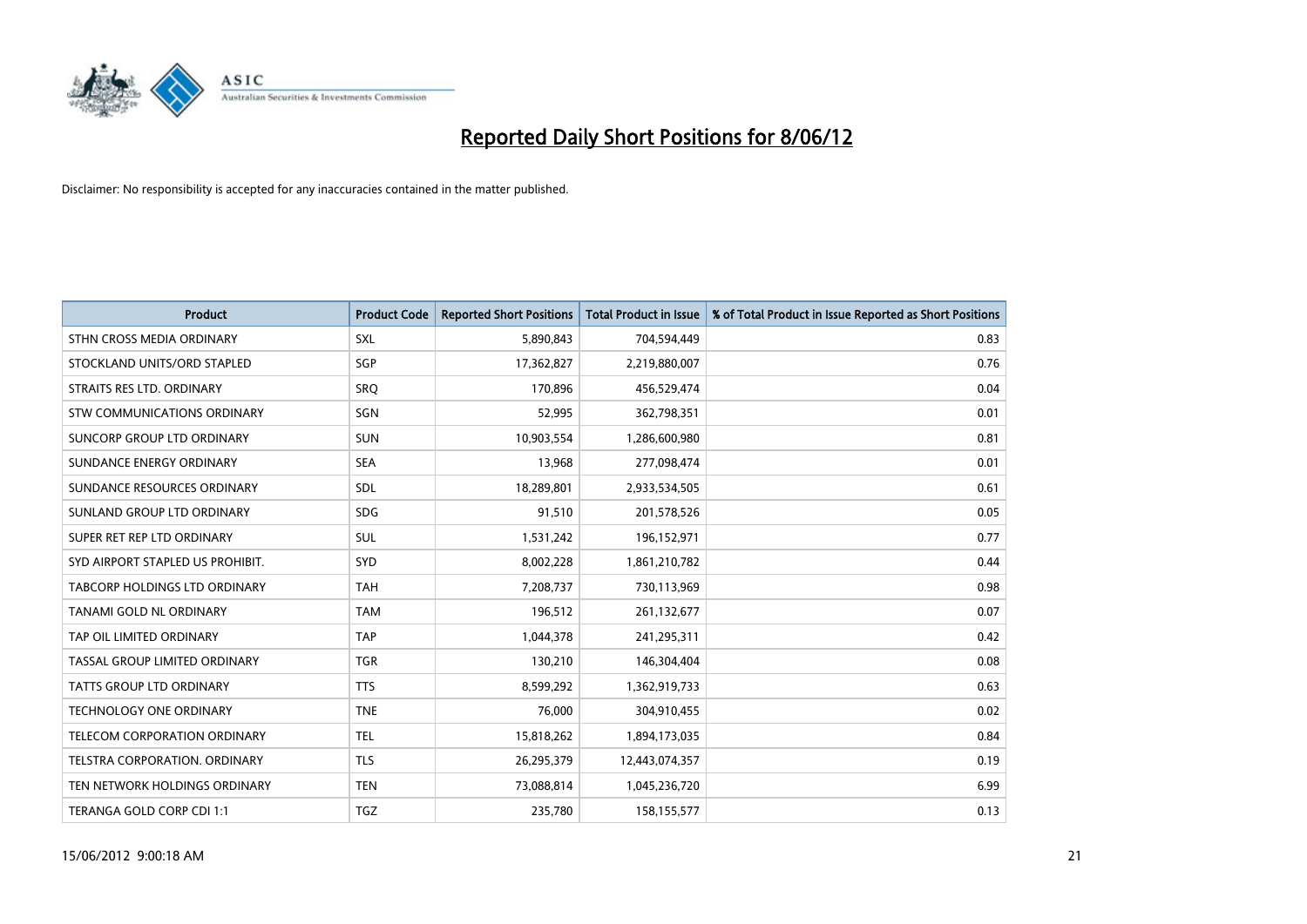

| <b>Product</b>                       | <b>Product Code</b> | <b>Reported Short Positions</b> | <b>Total Product in Issue</b> | % of Total Product in Issue Reported as Short Positions |
|--------------------------------------|---------------------|---------------------------------|-------------------------------|---------------------------------------------------------|
| TEXON PETROLEUM LTD ORDINARY         | <b>TXN</b>          | 251,890                         | 245,039,848                   | 0.10                                                    |
| TFS CORPORATION LTD ORDINARY         | <b>TFC</b>          | 244,942                         | 279,621,829                   | 0.08                                                    |
| THAKRAL HOLDINGS GRP ORDINARY/UNIT   | <b>THG</b>          | 164                             | 585,365,014                   | 0.00                                                    |
| THE REJECT SHOP ORDINARY             | <b>TRS</b>          | 1,561,873                       | 26,071,170                    | 5.99                                                    |
| THINKSMART LIMITED ORDINARY          | <b>TSM</b>          | 175,000                         | 156,005,431                   | 0.11                                                    |
| THORN GROUP LIMITED ORDINARY         | <b>TGA</b>          | 283,503                         | 146,374,703                   | 0.20                                                    |
| TIGER RESOURCES ORDINARY             | <b>TGS</b>          | 2,402,660                       | 673,470,269                   | 0.34                                                    |
| TISHMAN SPEYER UNITS                 | <b>TSO</b>          | 40,786                          | 338,440,904                   | 0.01                                                    |
| TOLL HOLDINGS LTD ORDINARY           | <b>TOL</b>          | 18,924,097                      | 717,133,875                   | 2.63                                                    |
| <b>TOX FREE SOLUTIONS ORDINARY</b>   | <b>TOX</b>          | 10,786                          | 114,948,108                   | 0.01                                                    |
| TPG TELECOM LIMITED ORDINARY         | <b>TPM</b>          | 2,341,882                       | 793,808,141                   | 0.28                                                    |
| <b>TRADE ME GROUP ORDINARY</b>       | <b>TME</b>          | 489,185                         | 395,745,510                   | 0.12                                                    |
| TRANSFIELD SERVICES ORDINARY         | <b>TSE</b>          | 4,756,181                       | 525,028,694                   | 0.91                                                    |
| TRANSPACIFIC INDUST, ORDINARY        | <b>TPI</b>          | 5,346,077                       | 1,578,209,025                 | 0.32                                                    |
| TRANSURBAN GROUP TRIPLE STAPLED SEC. | <b>TCL</b>          | 5,614,898                       | 1,458,321,112                 | 0.37                                                    |
| TREASURY WINE ESTATE ORDINARY        | <b>TWE</b>          | 13,252,604                      | 647,227,144                   | 2.04                                                    |
| TROY RESOURCES LTD ORDINARY          | <b>TRY</b>          | 171,982                         | 89,296,649                    | 0.18                                                    |
| UGL LIMITED ORDINARY                 | <b>UGL</b>          | 5,982,935                       | 166,315,038                   | 3.60                                                    |
| UNILIFE CORPORATION CDI 6:1          | <b>UNS</b>          | 211,168                         | 256,958,538                   | 0.08                                                    |
| <b>UXC LIMITED ORDINARY</b>          | <b>UXC</b>          | 148,845                         | 305,585,913                   | 0.05                                                    |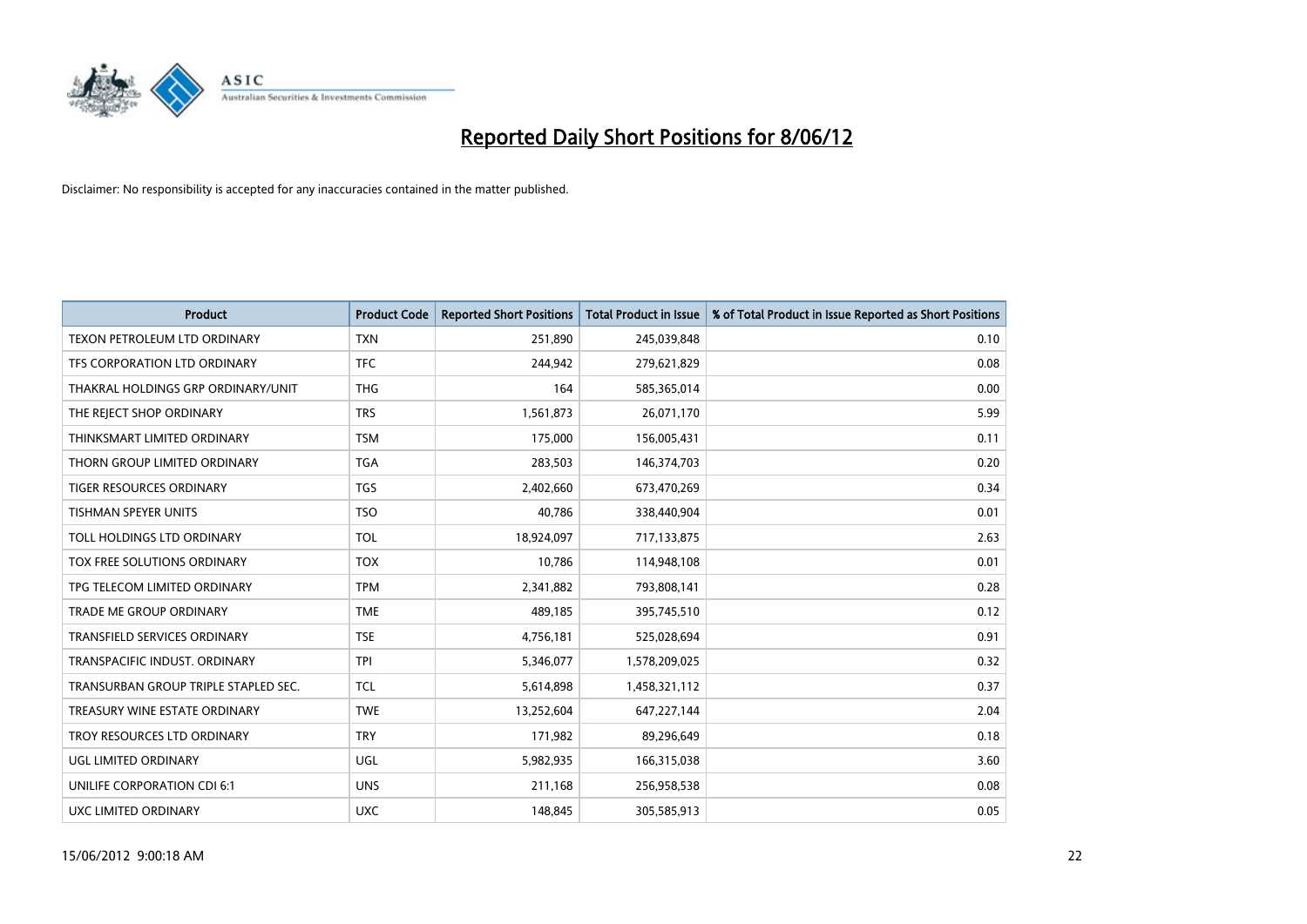

| <b>Product</b>                         | <b>Product Code</b> | <b>Reported Short Positions</b> | <b>Total Product in Issue</b> | % of Total Product in Issue Reported as Short Positions |
|----------------------------------------|---------------------|---------------------------------|-------------------------------|---------------------------------------------------------|
| <b>VENTURE MINERALS ORDINARY</b>       | <b>VMS</b>          | 46,549                          | 232,468,592                   | 0.02                                                    |
| VIRGIN AUS HLDG LTD ORDINARY           | <b>VAH</b>          | 32,208,873                      | 2,210,197,600                 | 1.45                                                    |
| VITERRA INC CDI 1:1                    | <b>VTA</b>          | 10                              | 68,629,939                    | 0.00                                                    |
| WAH NAM INT HLDG LTD ORDINARY          | <b>WNI</b>          | 41,310                          | 6,747,679,503                 | 0.00                                                    |
| <b>WATPAC LIMITED ORDINARY</b>         | <b>WTP</b>          | 383,778                         | 184,332,526                   | 0.19                                                    |
| <b>WDS LIMITED ORDINARY</b>            | <b>WDS</b>          | $\overline{7}$                  | 144,740,614                   | 0.00                                                    |
| <b>WEBIET LIMITED ORDINARY</b>         | <b>WEB</b>          | 464,429                         | 71,232,746                    | 0.65                                                    |
| <b>WESFARMERS LIMITED ORDINARY</b>     | <b>WES</b>          | 30,089,175                      | 1,006,504,883                 | 2.99                                                    |
| WESFARMERS LIMITED PARTIALLY PROTECTED | <b>WESN</b>         | 119,201                         | 150,567,279                   | 0.09                                                    |
| WESTERN AREAS NL ORDINARY              | <b>WSA</b>          | 8,011,785                       | 179,735,899                   | 4.46                                                    |
| WESTFIELD GROUP ORD/UNIT STAPLED SEC   | <b>WDC</b>          | 9,951,376                       | 2,270,870,825                 | 0.42                                                    |
| WESTFIELD RETAIL TST UNIT STAPLED      | <b>WRT</b>          | 46,942,496                      | 3,054,166,195                 | 1.53                                                    |
| WESTPAC BANKING CORP ORDINARY          | <b>WBC</b>          | 61,857,895                      | 3,055,118,844                 | 2.00                                                    |
| WHITE ENERGY COMPANY ORDINARY          | <b>WEC</b>          | 2,458,101                       | 322,974,494                   | 0.74                                                    |
| WHITEHAVEN COAL ORDINARY               | <b>WHC</b>          | 11,348,482                      | 1,013,190,387                 | 1.11                                                    |
| WHK GROUP LIMITED ORDINARY             | <b>WHG</b>          | 25,000                          | 265,200,652                   | 0.01                                                    |
| WINDIMURRA VANADIUM ORDINARY           | <b>WVL</b>          | 163,685                         | 154,278,674                   | 0.11                                                    |
| WOODSIDE PETROLEUM ORDINARY            | <b>WPL</b>          | 3,311,165                       | 823,910,657                   | 0.40                                                    |
| WOOLWORTHS LIMITED ORDINARY            | <b>WOW</b>          | 5,244,251                       | 1,230,625,667                 | 0.39                                                    |
| WORLEYPARSONS LTD ORDINARY             | <b>WOR</b>          | 4,104,752                       | 242,154,619                   | 1.67                                                    |